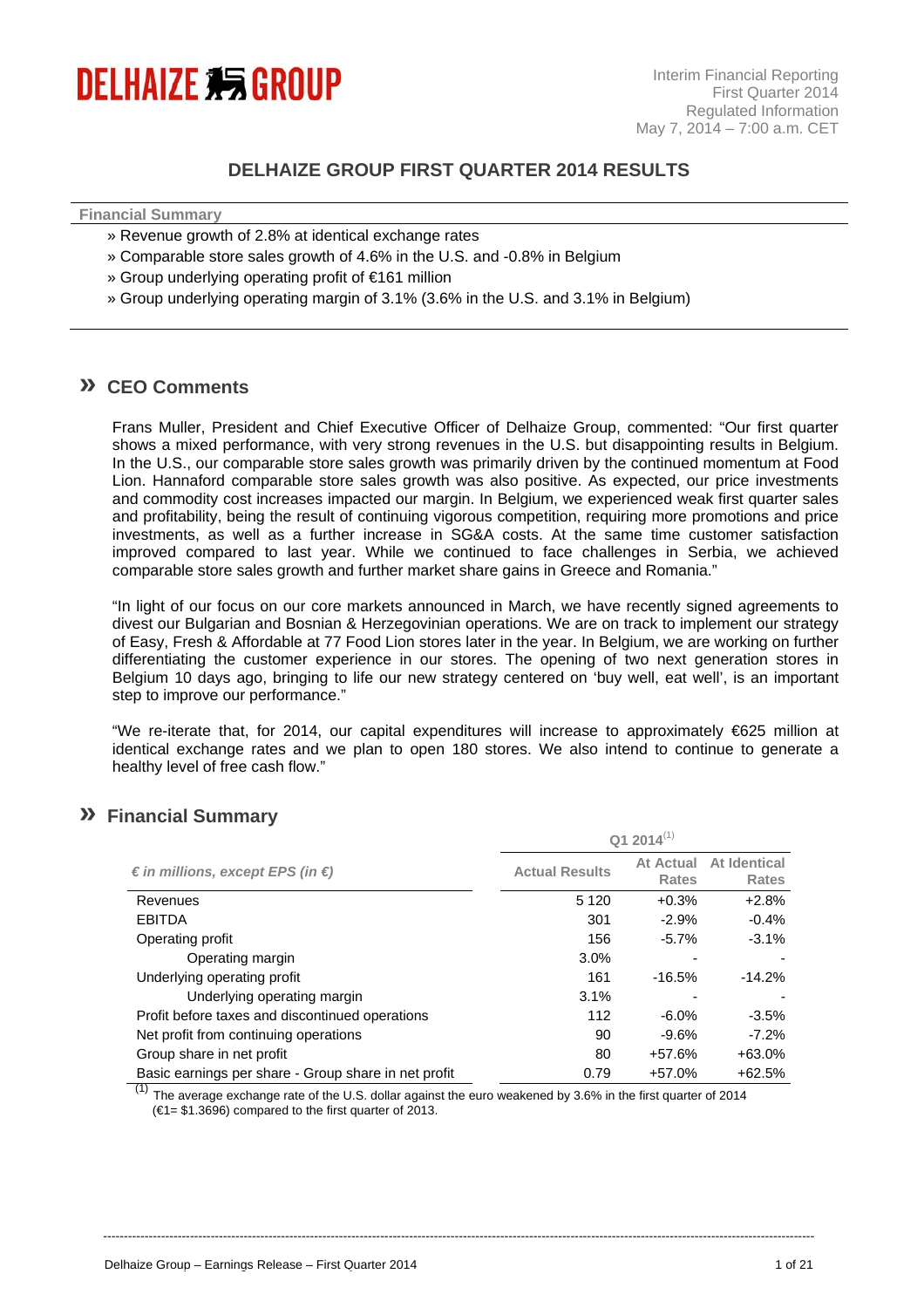# **» First Quarter 2014 Income Statement**

#### **Revenues**

In the first quarter of 2014, Delhaize Group's revenues increased by 0.3% and 2.8% at actual and identical exchange rates, respectively. The latter equals the organic revenue growth.

In the U.S., revenues grew by 4.1% in local currency, supported by strong comparable store sales growth of 4.6% partly offset by a 0.8% negative calendar impact due to the timing of Easter. The 4.6% U.S. comparable store sales growth was fueled by solid momentum at Food Lion, helped by severe winter weather, which boosted our sales. Hannaford also realized positive comparable store sales growth. Retail inflation in the U.S. was slightly negative at -0.2%. Revenues at Delhaize Belgium decreased by 0.8%, impacted by a comparable store sales evolution of -0.8% and a calendar impact of -0.7%. Retail inflation in Belgium decreased compared to previous quarters and stood at 1.4%. Revenues in Southeastern Europe grew by 3.5% at identical exchange rates, driven by positive comparable store sales growth and volume growth in Greece and Romania and store openings in both countries. Serbia's negative revenue growth weighted on the segment's overall performance, which in total recorded a comparable store sales evolution of -0.4%.

#### **Gross margin**

Gross margin was 24.0% of revenues, a 58 basis points decrease at identical exchange rates, as a result of continued price investments across the Group, commodity cost increases in the U.S. and higher promotions in Belgium, partly offset by improved supplier terms in Southeastern Europe.

### **Other operating income**

Other operating income was in line with last year at €26 million.

#### **Selling, general and administrative expenses**

Selling, general and administrative expenses (SG&A) were 21.3% of revenues and were flat both at actual and identical exchange rates. SG&A as a percentage of revenues decreased in the U.S. as a result of positive sales leverage and the reorganization done last year, while expenses continued to increase in Belgium due to higher staff and remodeling related costs.

#### **Other operating expenses**

Other operating expenses were  $\epsilon$  million compared to  $\epsilon$ 28 million last year, which included reorganization and store closing charges in the U.S.

#### **Underlying operating profit**

Underlying operating profit decreased by 16.5% at actual exchange rates and 14.2% at identical exchange rates. The decrease in underlying operating profit was most significant in Belgium, due to weak sales combined with price and promotional investments and higher costs. U.S. profitability continued to be impacted by the price investments in both Food Lion's Phases 4 and 5 stores and Hannaford. Underlying operating margin was 3.1% of revenues compared to 3.8% in the first quarter of 2013.

#### **EBITDA**

EBITDA decreased by 2.9% to €301 million, or 0.4% at identical exchange rates.

#### **Operating profit**

Operating profit decreased from €166 million to €156 million as a result of a lower gross profit partly offset by lower other operating expenses.

#### **Net financial expenses**

Net financial expenses decreased by 4.4%, or 1.4% at identical exchange rates, to €45 million compared to the €48 million reported in the first quarter last year primarily as a result of lower net debt.

#### **Income tax**

During the first three months of 2014, the effective tax rate (from continued operations) was 20.1% compared to 16.8% in the first quarter of last year. The increase relates primarily to non recurring tax benefits, which were recognized in our Serbian business last year.

#### **Net profit from continuing operations**

Net profit from continuing operations was €90 million compared to €99 million in last year´s first quarter. This resulted in €0.88 basic earnings per share compared to €0.98 in the first quarter of 2013.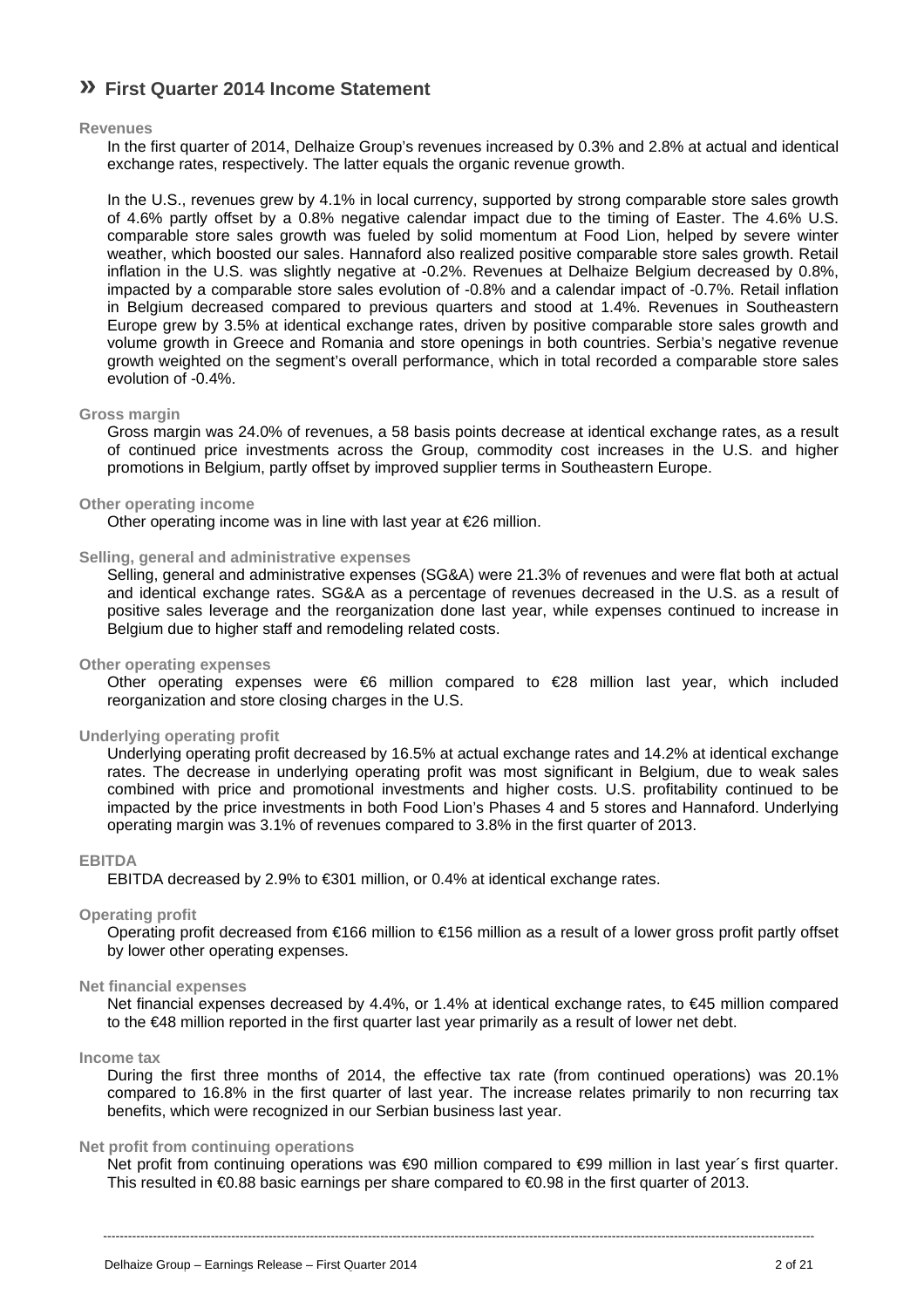#### **Result from discontinued operations**

Result from discontinued operations was a loss of €10 million, which included €14 million of impairment losses to write down the carrying value of Delhaize's Bulgarian and Bosnian & Herzegovinian operations to their estimated fair value less cost to sell. The first quarter of 2013 resulted in a loss of €48 million, primarily due to €65 million store closing charges at Sweetbay.

#### **Net profit**

Group share in net profit amounted to €80 million compared to €51 million last year. Basic and diluted net profit per share was €0.79 and €0.78, respectively compared to €0.50 last year in both cases.

### **» Cash Flow Statement and Balance Sheet**

#### **Free cash flow**

The Group generated €87 million free cash flow in the first quarter of 2014, which includes €41 million (\$56 million) from the first part of the proceeds from the divestiture of Sweetbay, Harveys and Reid's. The decrease compared to the €255 million generated last year is mainly due to higher payments of accounts payable partly due to timing, and the payment of a higher bonus in the U.S.

#### **Net debt**

The net debt to EBITDA ratio was 1.1 at the end of the first quarter compared to 1.3 at the end of the first quarter 2013. Compared to the end of 2013, net debt decreased by €82 million to €1.4 billion as a result of free cash flow generation.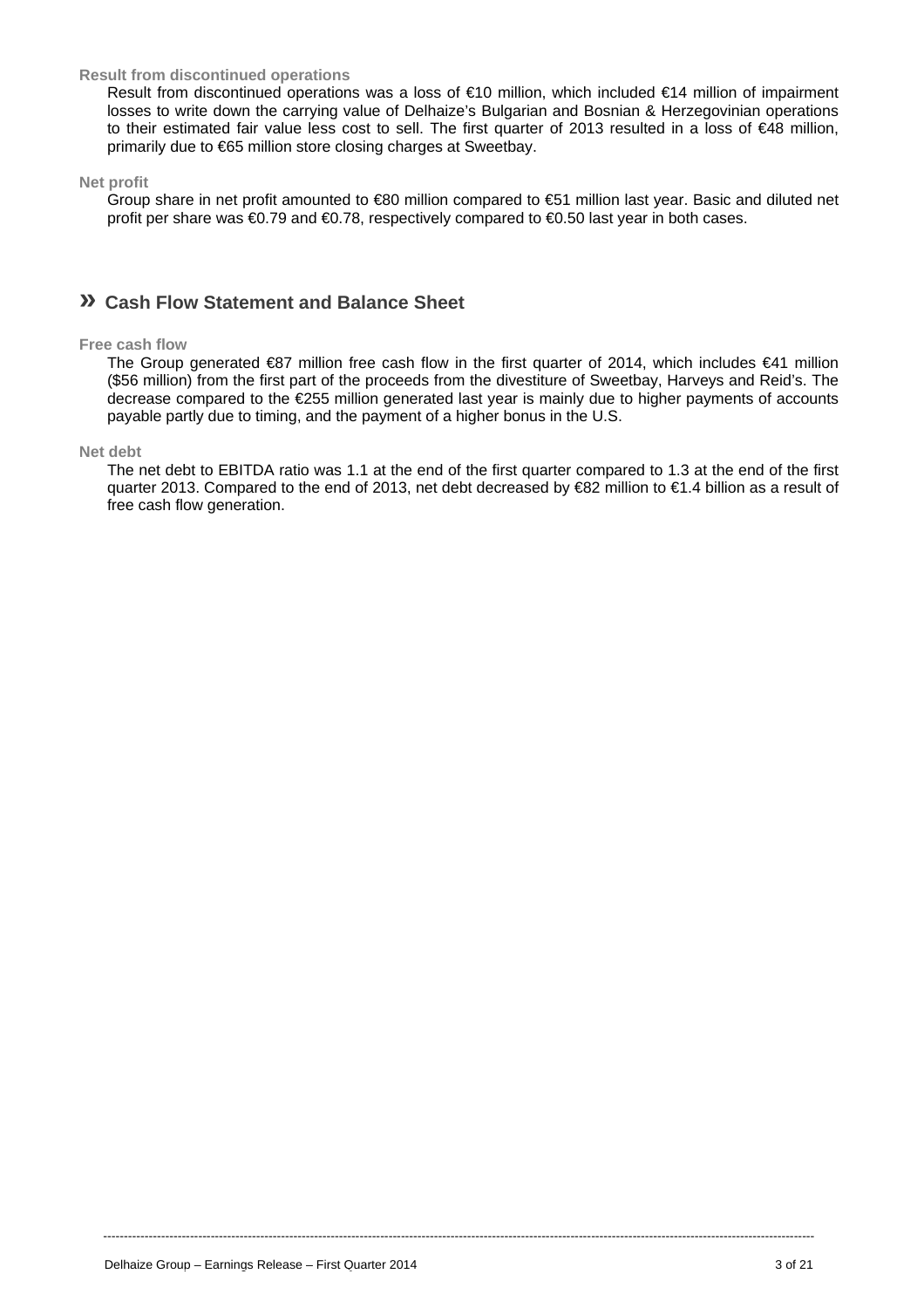# **» Segment Information (at actual exchange rates)(1)**

| Q1 2014                                  |    |         | <b>Revenues</b> |               | <b>Underlying Operating</b><br>Margin $(4)$ |         |         | <b>Underlying Operating</b><br>Profit/(Loss) $(4)$ |               |
|------------------------------------------|----|---------|-----------------|---------------|---------------------------------------------|---------|---------|----------------------------------------------------|---------------|
| (in millions)                            |    | Q1 2014 | Q1 2013         | 2014<br>/2013 | Q1 2014                                     | Q1 2013 | Q1 2014 | Q1 2013                                            | 2014<br>/2013 |
| United States <sup>(2)</sup>             | \$ | 4 3 5 3 | 4 1 8 3         | $+4.1%$       | 3.6%                                        | 4.0%    | 155     | 169                                                | $-8.2\%$      |
| United States <sup>(2)</sup>             | €  | 3 1 7 9 | 3 1 6 8         | $+0.3%$       | 3.6%                                        | 4.0%    | 113     | 128                                                | $-11.5%$      |
| Belgium                                  | €  | 1 2 1 0 | 1 2 2 0         | $-0.8%$       | 3.1%                                        | 4.8%    | 38      | 59                                                 | $-36.0\%$     |
| Southeastern Europe <sup>(3)</sup> $\in$ |    | 731     | 716             | $+2.1%$       | 1.9%                                        | 2.2%    | 14      | 16                                                 | $-10.9\%$     |
| Corporate                                | €  |         | ۰               | N/A           | N/A                                         | N/A     | (4)     | (10)                                               | $+62.1%$      |
| <b>TOTAL</b>                             | €  | 5 1 2 0 | 5 1 0 4         | $+0.3%$       | 3.1%                                        | 3.8%    | 161     | 193                                                | $-16.5%$      |

(1) 2014 affected by and 2013 restated for the impact of IFRIC 21, *Levies*, see additional information on page 21

(2) The segment "United States" excludes Sweetbay, Harveys and Reid's which are currently in the process of being sold.

(3) The segment "Southeastern Europe" includes our operations in Greece, Serbia and Romania. Bulgaria and Bosnia & Herzegovina are included in discontinued operations given their planned divestiture.

(4) For a definition of underlying operating profit, please refer to the "Definitions" page of this document. A reconciliation with reported operating profit is provided on page 17.

#### **United States**

In the first quarter of 2014, revenues in the U.S. increased by 4.1% to \$4.4 billion (€3.2 billion). Comparable store sales increased by 4.6% (adjusted for a negative calendar impact of 0.8%), with very strong performance at Food Lion, helped by the severe winter weather, and positive comparable store sales growth at Hannaford. Retail inflation remained negative at -0.2% as a result of the price investments in Food Lion Phase 4 and 5 stores and at Hannaford, although inflation started to increase in some fresh categories.

Underlying operating profit decreased by 8.2% to \$155 million resulting in an underlying operating margin of 3.6% compared to 4.0% last year. This decrease is due to a lower gross margin, as a result of price investments, commodity cost increases and costs related to the snow storms, while our SG&A as a percentage of revenues decreased primarily as a result of positive sales leverage and last year's reorganization.

#### **Belgium**

Revenues in Belgium were €1.2 billion, a decrease of 0.8% compared to the first quarter of 2013, with comparable store sales evolution of -0.8% (partly impacted by some large supermarkets being remodeled) and a negative calendar impact of 0.7% partly offset by store openings. Retail inflation decreased to 1.4%, compared to 2.1% in the fourth quarter of 2013. The Belgian market remained very competitive.

Underlying operating profit decreased by 36.0% to €38 million as a result of lower revenues, more promotions and price investments, higher staff costs and increased remodeling related expenses.

#### **Southeastern Europe**   $- - - - - - - -$

In the first quarter of 2014, revenues in Southeastern Europe increased by 2.1% to €731 million (+3.5% at identical exchange rates). Both Greece and Romania experienced positive comparable store sales growth and increased their store networks, while Serbia's revenues declined. Comparable store sales evolution was -0.4% for the segment.

Underlying operating profit decreased by 10.9% to €14 million (-9.9% at identical exchange rates), while the underlying operating margin decreased from 2.2% to 1.9%, as the weak performance in Serbia more than offsets Greece and Romania's underlying operating profit growth.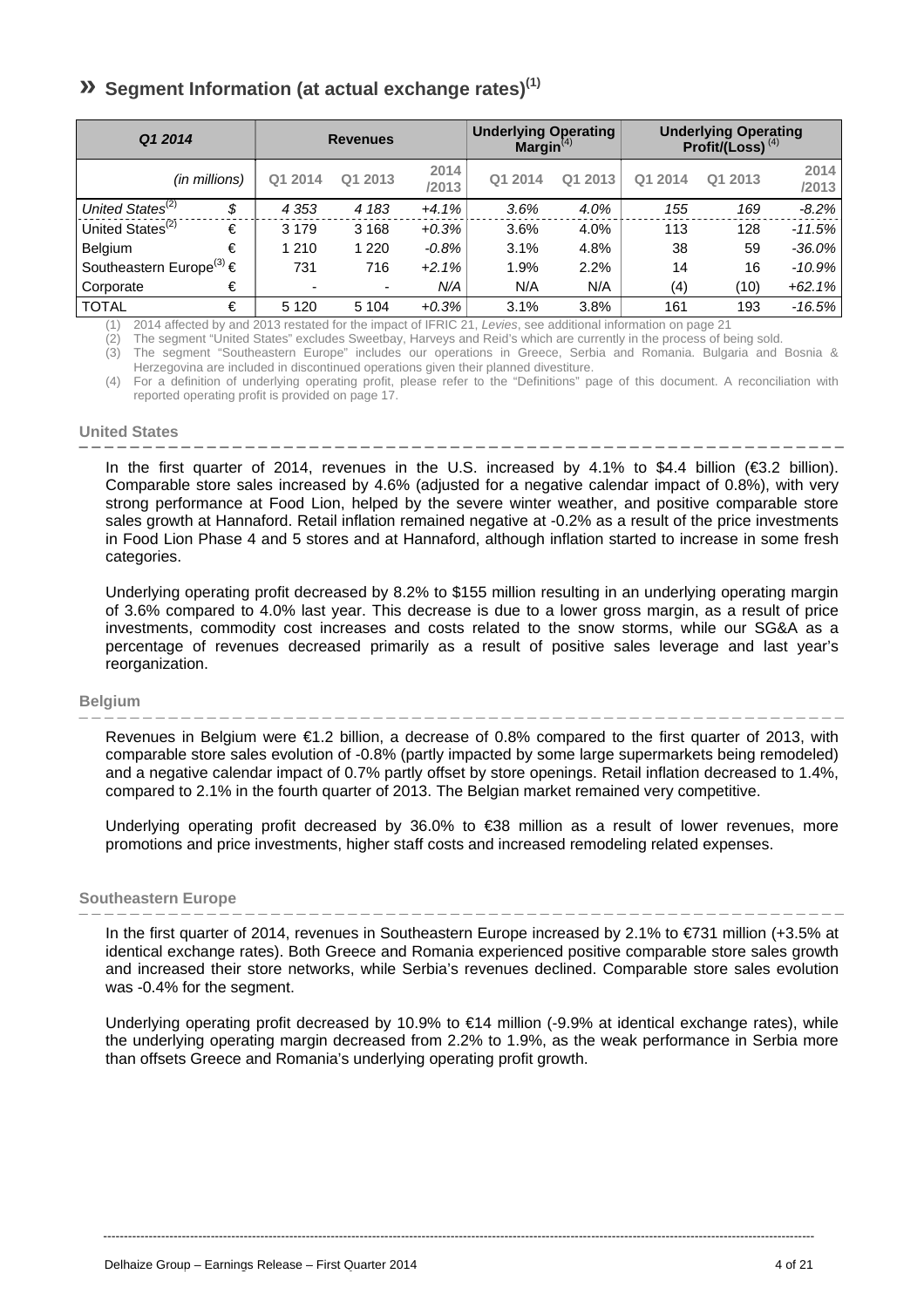### **» 2014 Outlook**

We re-iterate our full year outlook as communicated in March. For 2014, we expect Group capital expenditures of approximately €625 million at identical exchange rates excluding leases, and plan to open 180 new stores. In addition, we plan to generate a healthy level of free cash flow.

### **» Conference Call and Webcast**

Delhaize Group's management will comment on the first quarter 2014 results during a conference call starting May 7, 2014 at 09:00 am CET / 03:00 am ET. The conference call can be attended by calling +44 (0)20 3427 1919 (U.K.), +1 212 444 0896 (U.S.) or +32 2 404 0662 (Belgium), with "Delhaize" as password. The conference call will also be broadcast live over the internet at http://www.delhaizegroup.com. An on-demand replay of the webcast will be available after the conference call at http://www.delhaizegroup.com.

### **» Delhaize Group**

Delhaize Group is a Belgian international food retailer present in nine countries on three continents. At the end of the first quarter of 2014, Delhaize Group's sales network consisted of 3 520 stores. In 2013, Delhaize Group posted €20.9 billion (\$27.8 billion) in revenues and €179 million (\$237 million) in net profit (Group share). At the end of 2013, Delhaize Group employed approximately 160 000 people. Delhaize Group's stock is listed on NYSE Euronext Brussels (DELB) and the New York Stock Exchange (DEG).

This press release is available in English, French and Dutch. You can also find it on the website http://www.delhaizegroup.com. Questions can be sent to investor@delhaizegroup.com.

----------------------------------------------------------------------------------------------------------------------------------------------------------------------------

### **» Financial Calendar**

- Ordinary Shareholder's Meeting May 22, 2014
- Press release 2014 second quarter results August 7, 2014
- Press release 2014 third quarter results November 6, 2014

### **» Contacts**

Investor Relations: + 32 2 412 2151 Media Relations: + 32 2 412 8669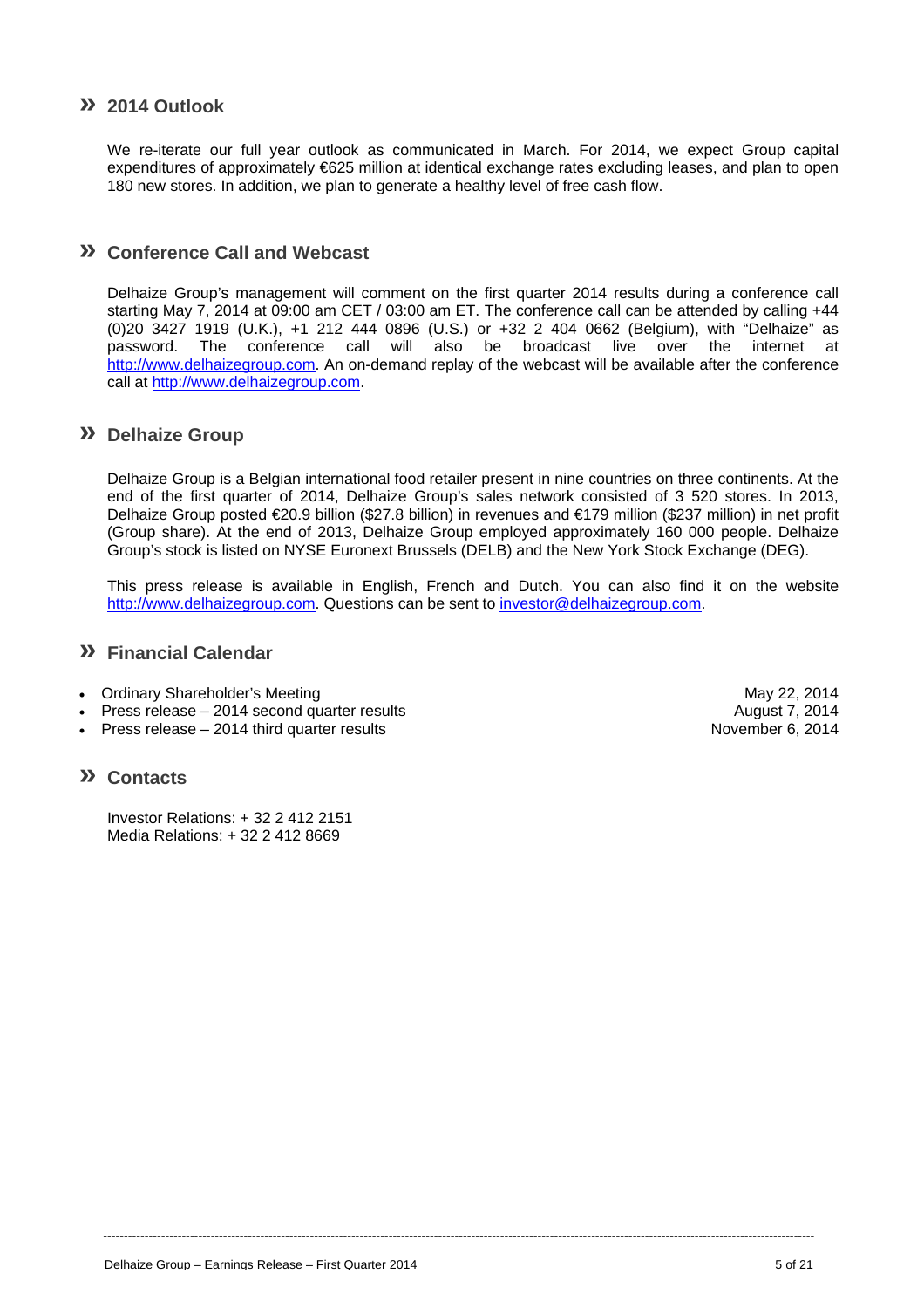# **DELHAIZE GROUP CONDENSED CONSOLIDATED FINANCIAL STATEMENTS**

# **» Condensed Consolidated Balance Sheet (Unaudited)**

| (in millions of $\epsilon$ )                      | March 31, 2014 | December 31, 2013 | March 31, 2013 |
|---------------------------------------------------|----------------|-------------------|----------------|
| <b>Assets</b>                                     |                |                   |                |
| <b>Non-current assets</b>                         | 7812           | 7930              | 8838           |
| Goodwill                                          | 2 9 6 0        | 2959              | 3 2 7 0        |
| Intangible assets                                 | 713            | 732               | 866            |
| Property, plant and equipment                     | 3882           | 3973              | 4 3 1 6        |
| Investment property                               | 88             | 100               | 118            |
| Investments accounted for using the equity method | 26             | 24                | 29             |
| <b>Financial assets</b>                           | 29             | 29                | 32             |
| Derivative instruments                            | 4              | 1                 | 71             |
| Other non-current assets                          | 110            | 112               | 136            |
| <b>Current assets</b>                             | 3642           | 3665              | 3401           |
| Inventories                                       | 1 3 1 9        | 1 3 5 3           | 1446           |
| Receivables and other assets                      | 680            | 722               | 744            |
| <b>Financial assets</b>                           | 219            | 151               | 176            |
| Derivative instruments                            | 41             | 40                |                |
| Cash and cash equivalents                         | 1 1 4 7        | 1 1 4 9           | 1 0 2 5        |
| Assets classified as held for sale                | 236            | 250               | 10             |
| <b>Total assets</b>                               | 11 454         | 11 595            | 12 239         |
|                                                   |                |                   |                |
| <b>Liabilities</b>                                |                |                   |                |
| <b>Total equity</b>                               | 5 1 5 6        | 5074              | 5 3 6 1        |
| Shareholders' equity                              | 5 1 5 0        | 5 0 68            | 5 3 5 9        |
| Non-controlling interests                         | 6              | 6                 | 2              |
| <b>Non-current liabilities</b>                    | 3 3 3 5        | 3 3 7 7           | 4 0 24         |
| Long-term debt                                    | 2019           | 2011              | 2 3 4 8        |
| Obligations under finance lease                   | 487            | 496               | 615            |
| Deferred tax liabilities                          | 411            | 443               | 526            |
| Derivative instruments                            | 6              | 8                 | 26             |
| Provisions                                        | 356            | 355               | 440            |
| Other non-current liabilities                     | 56             | 64                | 69             |
| <b>Current liabilities</b>                        | 2 963          | 3 144             | 2854           |
| Long-term debt - current portion                  | 223            | 228               | 84             |
| Obligations under finance lease                   | 60             | 59                | 62             |
| <b>Bank overdrafts</b>                            |                | 4                 |                |
| Accounts payable                                  | 1799           | 1993              | 1922           |
| Derivative instruments                            | 3              | 3                 |                |
| Other current liabilities                         | 803            | 799               | 786            |
| Liabilities associated with assets held for sale  | 75             | 58                |                |
| <b>Total liabilities and equity</b>               | 11 454         | 11 595            | 12 239         |
| \$ per € exchange rate                            | 1.3788         | 1.3791            | 1.2805         |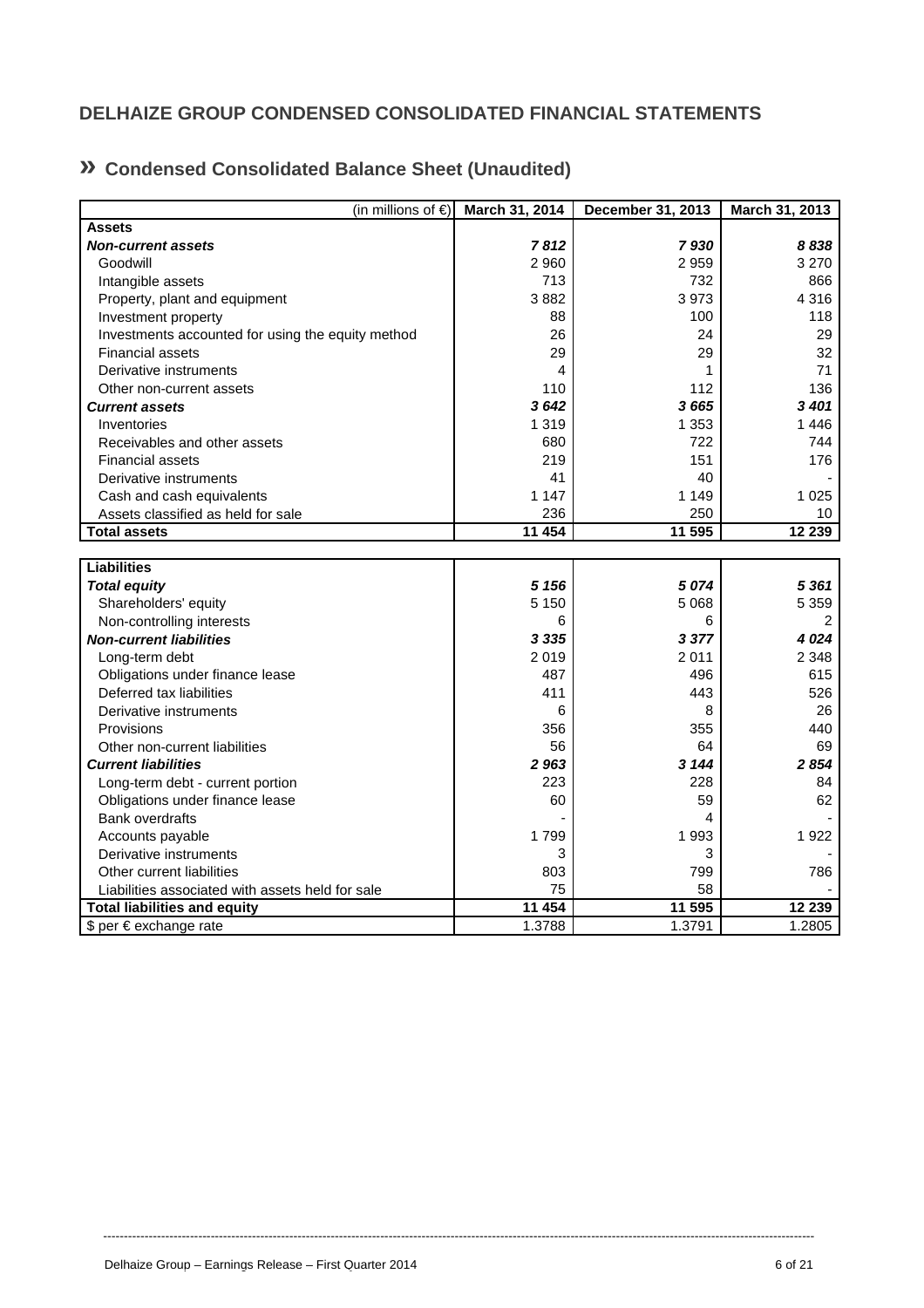| » Condensed Consolidated Income Statement (Unaudited) |
|-------------------------------------------------------|
|-------------------------------------------------------|

| (in millions of $\epsilon$ )                             | Q1 2014          | Q1 2013     |
|----------------------------------------------------------|------------------|-------------|
| <b>Revenues</b>                                          | 5 1 2 0          | 5 1 0 4     |
| Cost of sales                                            | (3891)           | (3847)      |
| <b>Gross profit</b>                                      | 1 2 2 9          | 1 257       |
| Gross margin                                             | 24.0%            | 24.6%       |
| Other operating income                                   | 26               | 26          |
| Selling, general and administrative expenses             | (1093)           | (1089)      |
| Other operating expenses                                 | (6)              | (28)        |
| <b>Operating profit</b>                                  | 156              | 166         |
| Operating margin                                         | 3.0%             | 3.2%        |
| Finance costs                                            | (47)             | (48)        |
| Income from investments                                  | 2                |             |
| Share of results of joint venture equity accounted       | 1                | 1           |
| Profit before taxes and discontinued operations          | $\overline{112}$ | 119         |
| Income tax expense                                       | (22)             | (20)        |
| Net profit from continuing operations                    | 90               | 99          |
| Result from discontinued operations, net of tax          | (10)             | (48)        |
| Net profit                                               | 80               | 51          |
| Net profit attributable to non-controlling interests     |                  |             |
| Net profit attributable to equity holders of the Group - |                  |             |
| Group share in net profit                                | 80               | 51          |
| (in $\epsilon$ , except number of shares)                |                  |             |
| Group share in net profit from continuing operations:    |                  |             |
| Basic earnings per share                                 | 0.88             | 0.98        |
| Diluted earnings per share                               | 0.88             | 0.97        |
| Group share in net profit:                               |                  |             |
| Basic earnings per share                                 | 0.79             | 0.50        |
| Diluted earnings per share                               | 0.78             | 0.50        |
| Weighted average number of shares outstanding:           |                  |             |
| Basic                                                    | 101 249 489      | 100 886 106 |
| <b>Diluted</b>                                           | 101 725 647      | 101 323 375 |
| Shares issued at the end of the period                   | 102 449 570      | 101 921 498 |
| Shares outstanding at the end of the period              | 101 254 130      | 100 893 033 |
| Average \$ per € exchange rate                           | 1.3696           | 1.3206      |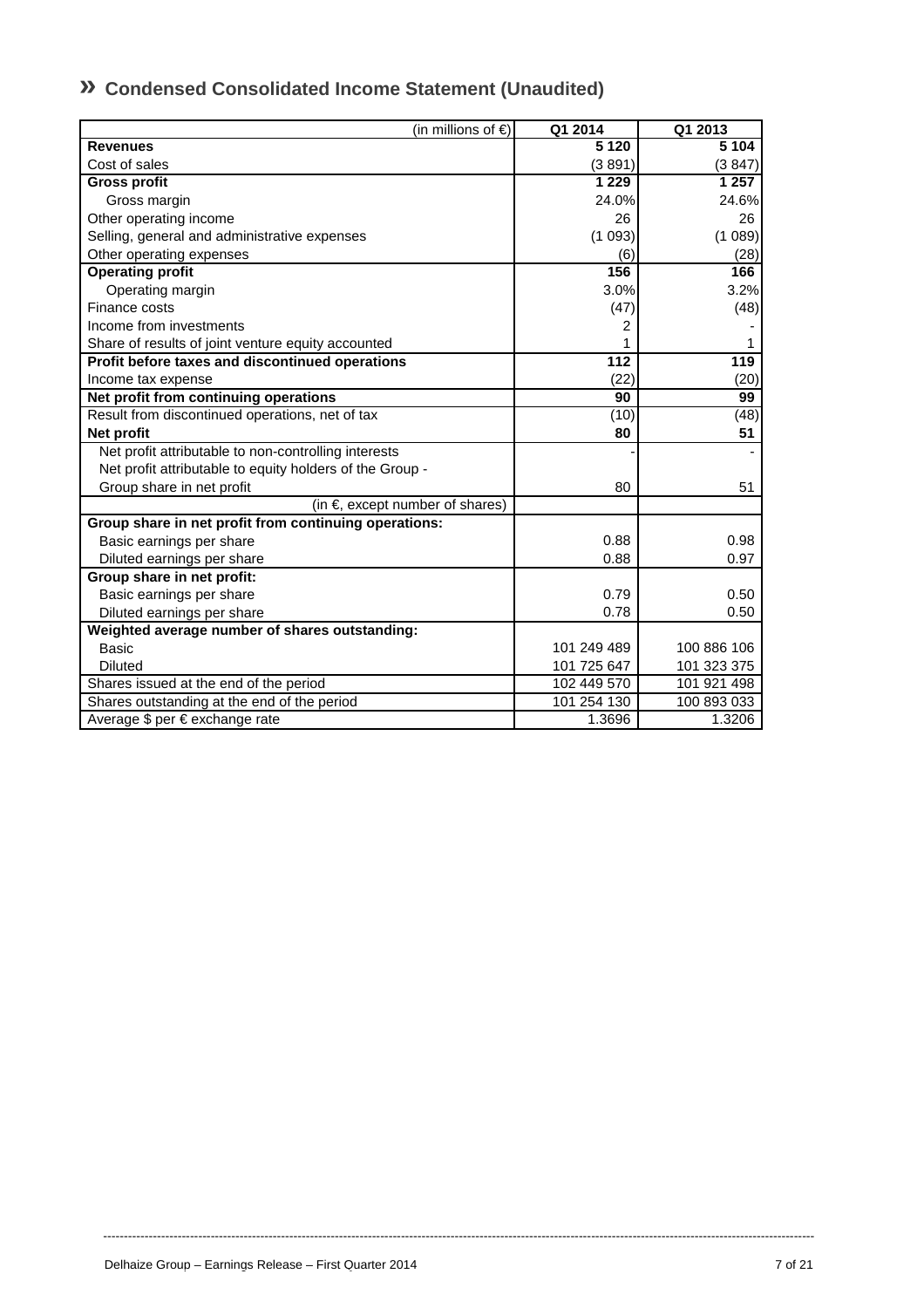# **» Condensed Consolidated Statement of Comprehensive Income (Unaudited)**

| (in millions of €) Q1 2014                                                                             |     | Q1 2013    |
|--------------------------------------------------------------------------------------------------------|-----|------------|
| Net profit of the period                                                                               | 80  | 51         |
| Total items that will not be reclassified to profit or loss                                            |     |            |
| Unrealized gain (loss) on financial assets available for sale                                          | 1   |            |
| Reclassification adjustment to net profit                                                              |     |            |
| Tax (expense) benefit                                                                                  |     |            |
| Unrealized gain (loss) on financial assets available for sale, net of tax                              | 1   |            |
| Exchange gain (loss) on translation of foreign operations<br>Reclassification adjustment to net profit | (1) | 121<br>(1) |
| Exchange gain (loss) on translation of foreign operations                                              | (1) | 120        |
| Total items that are or may be reclassified subsequently to profit or loss                             |     | 120        |
| Other comprehensive income                                                                             |     | 120        |
| Attributable to non-controlling interests                                                              |     |            |
| Attributable to equity holders of the Group                                                            |     | 120        |
| Total comprehensive income for the period                                                              | 80  | 171        |
| Attributable to non-controlling interests                                                              |     |            |
| Attributable to equity holders of the Group                                                            | 80  | 171        |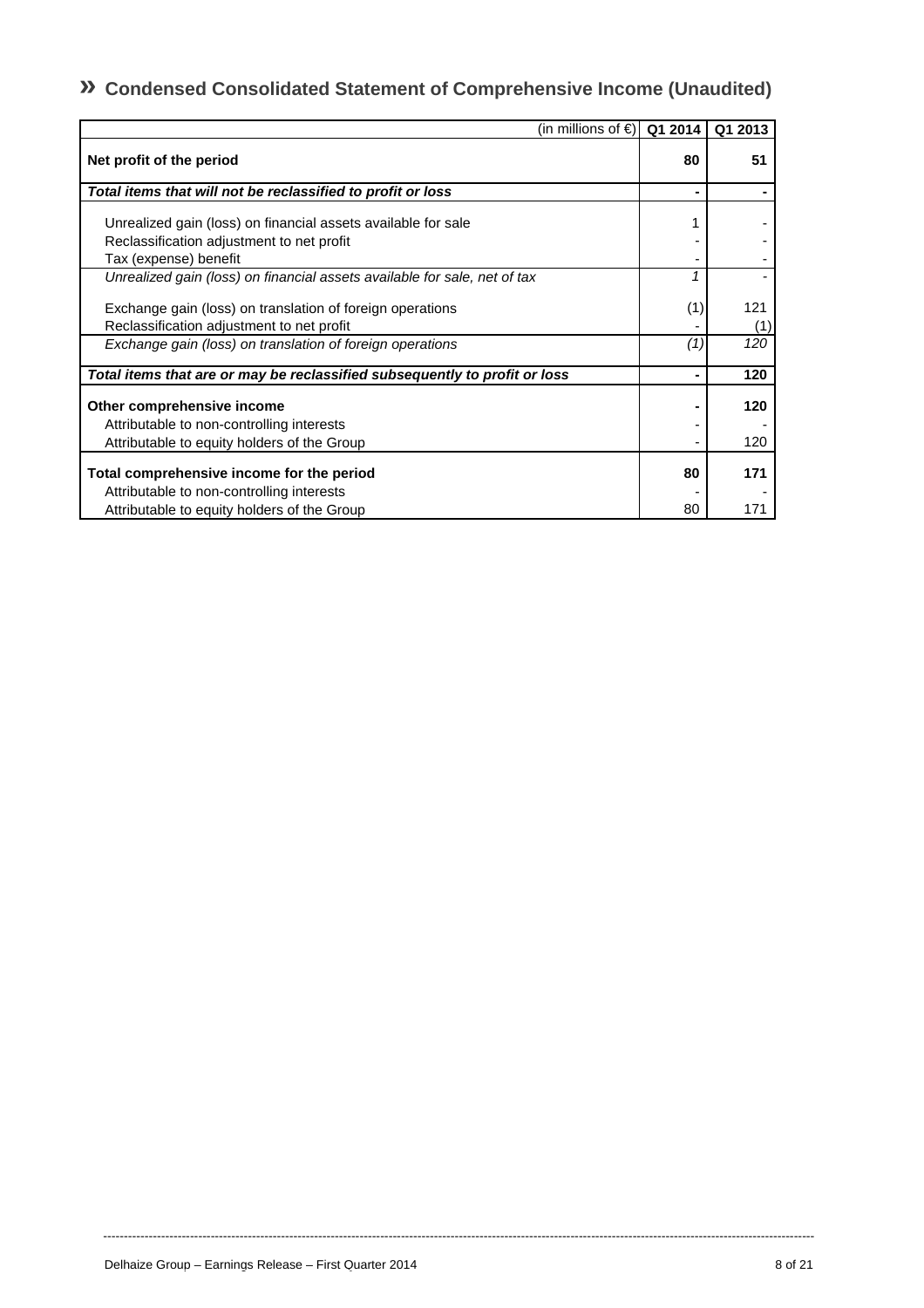# **» Condensed Consolidated Statement of Changes in Equity (Unaudited)**

|                                                       | Shareholders' | Non-controlling  |                     |
|-------------------------------------------------------|---------------|------------------|---------------------|
| (in millions of $\epsilon$ , except number of shares) | <b>Equity</b> | <b>Interests</b> | <b>Total Equity</b> |
| Balances at January 1, 2014                           | 5 0 6 8       |                  | 5 0 7 4             |
| Other comprehensive income                            |               |                  |                     |
| Net profit                                            | 80            |                  | 80                  |
| Total comprehensive income for the period             | 80            |                  | 80                  |
| Share-based compensation expense                      |               |                  | 2                   |
| Balances at March 31, 2014                            | 5 1 5 0       | հ                | 5 1 5 6             |
| <b>Shares issued</b>                                  | 102 449 570   |                  |                     |
| <b>Treasury shares</b>                                | 1 195 440     |                  |                     |
| <b>Shares outstanding</b>                             | 101 254 130   |                  |                     |

|                                                                         | Shareholders' | Non-controlling  |                     |
|-------------------------------------------------------------------------|---------------|------------------|---------------------|
| (in millions of $\epsilon$ , except number of shares)                   | <b>Equity</b> | <b>Interests</b> | <b>Total Equity</b> |
| Balances at January 1, 2013                                             | 5 1 8 4       |                  | 5 1 8 6             |
| Other comprehensive income                                              | 120           |                  | 120                 |
| Net profit                                                              | 51            |                  | 51                  |
| Total comprehensive income for the period                               | 171           |                  | 171                 |
| Excess tax benefit on employee stock options and restricted stock units |               |                  |                     |
| Share-based compensation expense                                        | 3             |                  |                     |
| Balances at March 31, 2013                                              | 5 3 5 9       |                  | 5 3 6 1             |
| <b>Shares issued</b>                                                    | 101 921 498   |                  |                     |
| <b>Treasury shares</b>                                                  | 1 028 465     |                  |                     |
| <b>Shares outstanding</b>                                               | 100 893 033   |                  |                     |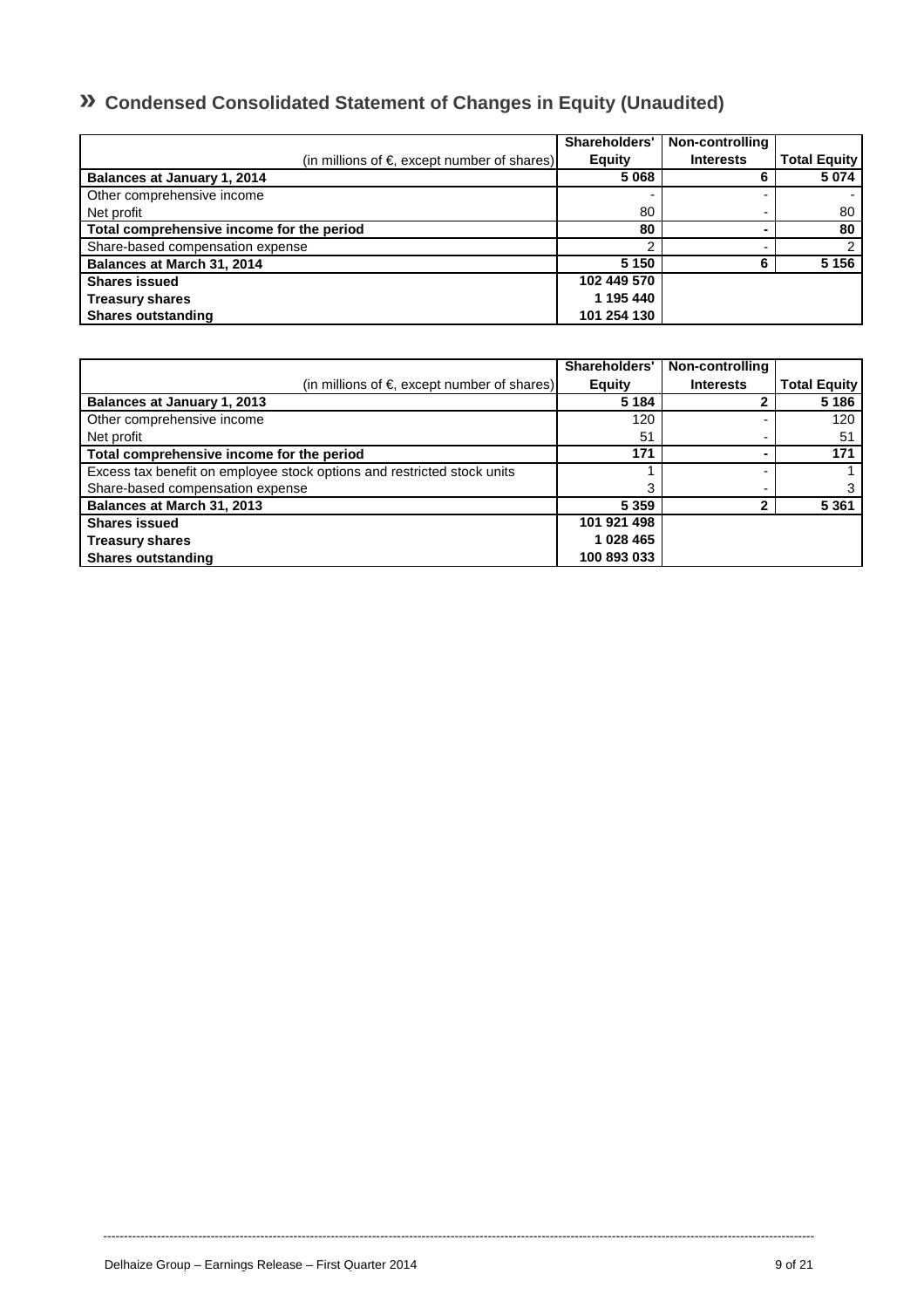# **» Condensed Consolidated Statement of Cash Flows (Unaudited)**

| (in millions of €)                                                              | Q1 2014        | Q1 2013    |
|---------------------------------------------------------------------------------|----------------|------------|
| <b>Operating activities</b>                                                     |                |            |
| Net profit                                                                      | 80             | 51         |
| Adjustments for:                                                                |                |            |
| Share of results of joint venture equity accounted                              | (1)            | (1)        |
| Depreciation and amortization                                                   | 144            | 155        |
| Impairment losses                                                               | 16             |            |
| Income taxes, finance costs and income from investments                         | 72             | 50         |
| Other non-cash items                                                            | 3              | 3          |
| Changes in operating assets and liabilities                                     | (154)          | 98         |
| Interest paid                                                                   | (32)           | (26)       |
| Interest received                                                               | 3              | 1          |
| Income taxes paid                                                               | (10)           | (5)        |
| Net cash provided by operating activities                                       | 121            | 326        |
| <b>Investing activities</b>                                                     |                |            |
| Business acquisitions and disposals                                             | 37             | (1)        |
| Purchase of tangible and intangible assets (capital expenditures)               | (79)           | (78)       |
| Sale of tangible and intangible assets                                          | 7              | 8          |
| Net investment in debt securities                                               |                | (42)       |
| Net investment in term deposits                                                 | (68)           | (36)       |
| Other investing activities                                                      | 1              |            |
| Net cash used in investing activities                                           | (102)          | (149)      |
| <b>Financing activities</b>                                                     |                |            |
| Borrowings under (repayments of) long-term loans, net of direct financing costs | (12)           | (90)       |
| Settlement of derivative instruments                                            | (1)            | (1)        |
| Net cash used in financing activities                                           | (13)           | (91)       |
| Effect of foreign currency translation                                          | (1)            | 18         |
| Net increase in cash and cash equivalents                                       | 5              | 104        |
| Cash and cash equivalents at beginning of period                                | (2)<br>1 1 4 7 | (1)<br>921 |
| Cash and cash equivalents at end of period                                      | (3)<br>1 1 5 2 | 1 0 2 5    |

----------------------------------------------------------------------------------------------------------------------------------------------------------------------------

*(1) Includes €1 million in assets classified as held for sale* 

*(2) Includes €2 million in assets classified as held for sale, net of €4 million bank overdrafts* 

*(3) Includes €5 million in assets classified as held for sale*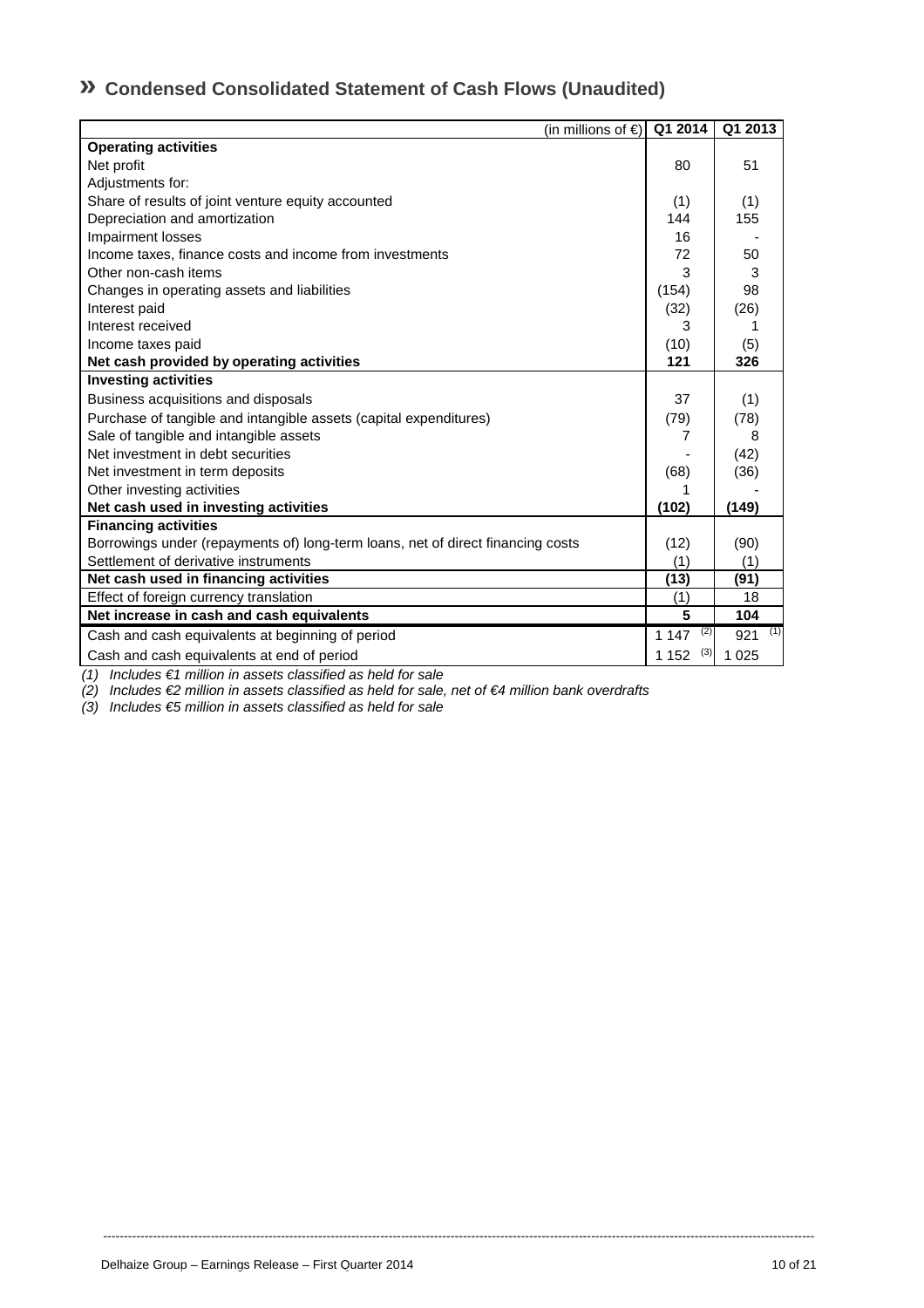# » **Selected Explanatory Notes**

#### **General information**

Delhaize Group is a Belgian international food retailer with operations in nine countries on three continents. The Company's stock is listed on NYSE Euronext Brussels (DELB) and the New York Stock Exchange (DEG).

The condensed interim financial statements of the Group for the three months ended March 31, 2014 were authorized for issue by the Board of Directors on May 6, 2014.

This interim report only provides an explanation of events and transactions that are significant to an understanding of the changes in financial position and reporting since the last annual reporting period, and should therefore be read in conjunction with the consolidated financial statements for the financial year ended on December 31, 2013.

#### **Basis of presentation and accounting policies**

These condensed interim financial statements have been prepared in accordance with International Accounting Standard (IAS) 34 *Interim Financial Reporting*, as issued by the International Accounting Standards Board (IASB), and as adopted by the European Union (EU).

The condensed interim financial statements are presented in millions of euros, the Group's presentation currency, except where stated otherwise.

The accounting policies applied in this report are consistent with those of the previous financial year except for the impact of new accounting pronouncements adopted in 2014, of which the most important ones for Delhaize Group are listed below:

- IFRIC 21 *Levies*;
- Amendments to IAS 32 *Offsetting Financial Assets and Financial Liabilities*;
- Amendments to IAS 39 *Novation of Derivatives and Continuation of Hedge Accounting*; and
- Amendments to IFRS 10, IFRS 12 and IAS 27 regarding *Investment Entities*.

Except for the impact of IFRIC 21, the initial application of these new, amended or revised pronouncements did not have a material impact on the financial position and financial performance of the Group.

IFRIC 21 requires recognising levies in full when the obligating event that triggers the payment of the levy, as identified by the relevant legislation, occurs. In accordance with the interpretation, several levies (for example property or similar taxes), mainly in the U.S. and Belgium, can no longer be spread over the calendar year, and are recorded in full at the date of the obligating event.

While from a financial year perspective, the impact of IFRIC 21 is insignificant, it has an impact on the Group's quarterly results, as in some cases the timing of recognition has changed significantly. For the first quarter of 2013, operating profit was negatively impacted by €13 million (mainly in selling, general and administrative expenses) and net profit by €10 million. Correspondingly, basic and diluted earnings per share in net profit (Group share) were both negatively impacted by €0.10.

In accordance with IAS 8 the changes have been made retrospectively and the comparative periods have been restated. As said, the overall annual impact is immaterial for the Group, with a total negative impact on shareholders' equity of €2 million for December 31, 2013 and 2012, respectively and €3 million for 2011. Profit and loss timing impact resulted in an increase in both basic and diluted earnings per share (Group share in net profit) of  $\epsilon$  0.01 for 2012, with no impact for 2013.

For additional details on the new accounting pronouncements, see Note 2.5 of the Delhaize Group 2013 consolidated financial statements.

Delhaize Group did not early adopt any new IASB pronouncements that were issued but not yet effective at the balance sheet date.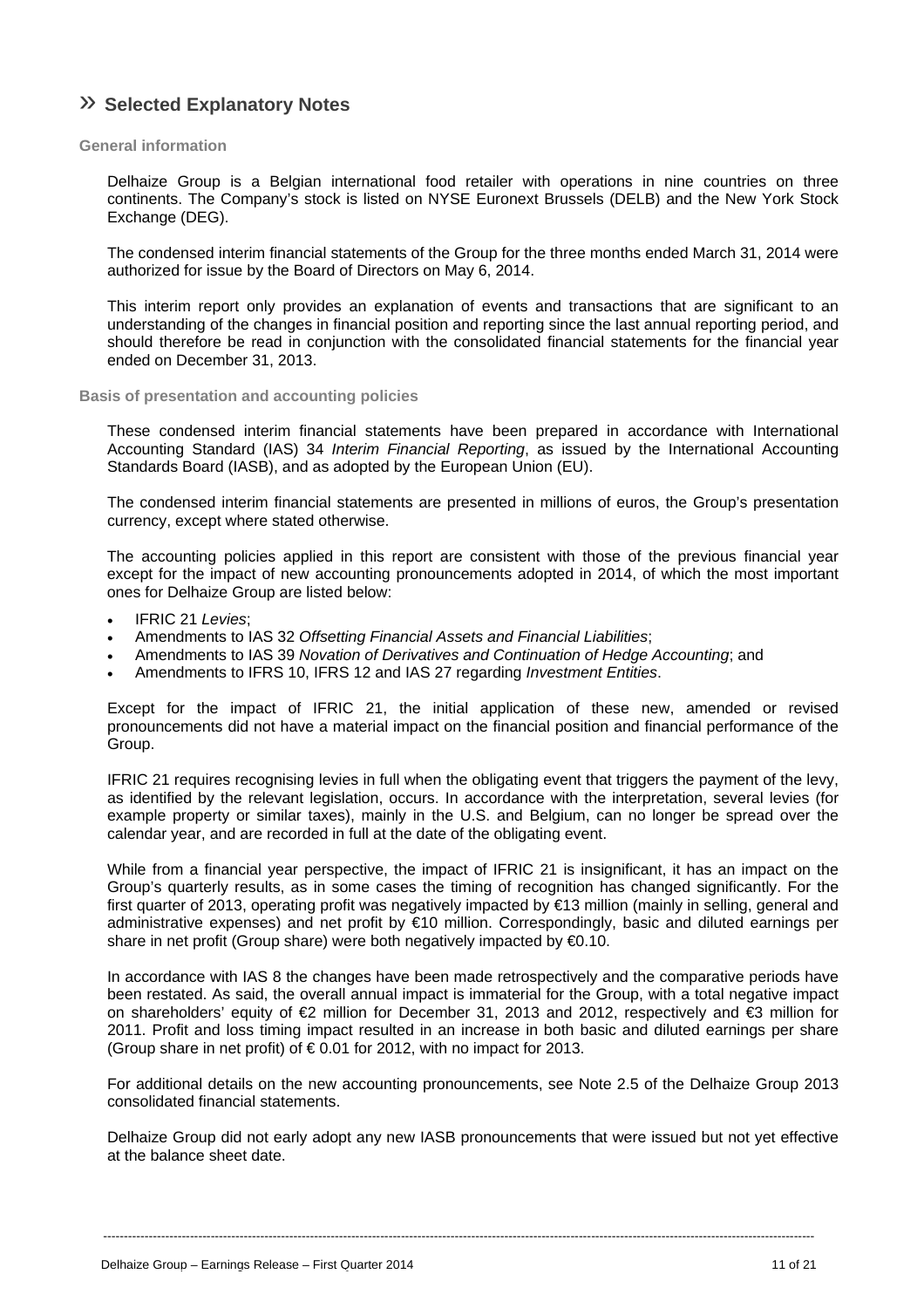Segment information, including a reconciliation from operating profit to underlying operating profit, required by IAS 34, can be found on pages 17 and 18 of this press release and forms an integral part of this report.

#### **Business combinations**

During 2014, Delhaize Group entered into several agreements in Southeastern Europe that have resulted in the acquisition of businesses and were accounted for as business combinations. The total consideration transferred during the first quarter for these transactions was €4 million and resulted in an increase of goodwill of €3 million.

**Divestitures and discontinued operations** 

#### **Disposal groups and assets held for sale**

At March 31, 2014, the carrying value of assets classified as held for sale and associated liabilities were as follows:

| (in millions of $\epsilon$ )                                      | <b>March 31, 2014</b> |
|-------------------------------------------------------------------|-----------------------|
| Intangible assets                                                 | 10                    |
| Property, plant and equipment                                     | 159                   |
| Investment property                                               | 2                     |
| Inventories                                                       | 55                    |
| Receivables and other current assets                              | 5                     |
| Cash and cash equivalents                                         | 5                     |
| Assets classified as held for sale                                | 236                   |
| Less:                                                             |                       |
| Obligations under finance lease                                   | (28)                  |
| Non-current liabilities                                           | (9)                   |
| Accounts payable, accrued expenses and other liabilities          | (38)                  |
| Assets classified as held for sale, net of associated liabilities | 161                   |

#### *Disposal of Bulgarian and Bosnian & Herzegovinian operations*

On February 26, 2014 and April 1, 2014, respectively, Delhaize Group announced the planned sale of its Bulgarian operations to AP Mart and of Delhaize Bosnia & Herzegovina to Tropic Group B.V. Both activities are part of the "Southeastern Europe" segment and the Group classified the related assets and liabilities as disposal groups held for sale. These transactions also meet the requirements of discontinued operations and therefore, the profit or loss after tax relating to our operations in Bulgaria and Bosnia & Herzegovina has been classified as "Result from discontinued operations" and comparative information represented.

The sale transactions of the Bulgarian and Bosnian & Herzegovinian operations are expected to close in the second and third quarter of 2014, respectively. Both transactions are subject to regulatory approval as well as customary closing conditions and working capital adjustments.

#### *Disposal of Sweetbay, Harveys and Reid's*

On May 27, 2013, Delhaize Group signed an agreement with Bi-Lo Holdings to divest its Sweetbay, Harveys, and Reid´s operations. The sales price is \$267 million (€194 million) in cash, to be reduced by \$20 million (€15 million) for restrictions imposed during the regulatory approval process and subject to other customary adjustments. The assets and liabilities of Sweetbay, Harveys and Reid's, part of the "United States" segment, have been presented as "held for sale" as of the second quarter of 2013 and the operating results for such banners for all periods presented were classified as "Results from discontinued operations" in the income statement. In 2013, the stores included in the transaction generated revenues of approximately \$1.7 billion.

On February 25, 2014, Delhaize Group received approval from the U.S. Federal Trade Commission (FTC) to proceed with the sale of its Sweetbay, Harveys and Reid's operations to Bi-Lo Holdings. As part of the clearance, Bi-Lo Holdings agreed to divest 12 Delhaize America stores and Delhaize Group agreed to retain two other stores and convert them into the Food Lion banner.

----------------------------------------------------------------------------------------------------------------------------------------------------------------------------

Delhaize Group – Earnings Release – First Quarter 2014 12 of 21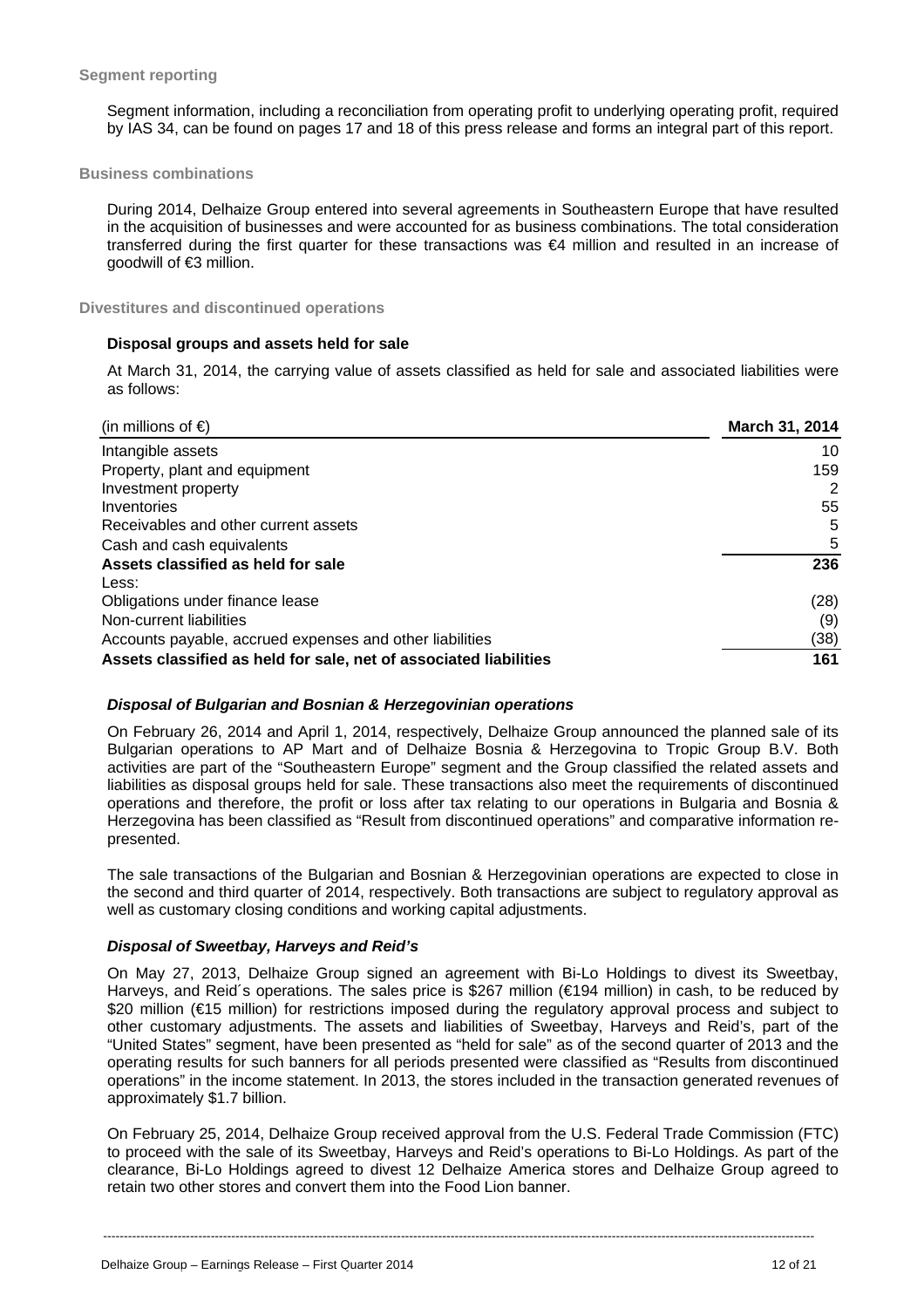In a first phase, at the end of the first quarter of 2014, Delhaize Group sold 35 operating Sweetbay stores and 2 previously closed stores to Bi-Lo Holdings for an initial net cash consideration of €41 million. The transaction will take place in different phases and is expected to be completed in the first half of 2014.

#### *Disposal of individual properties*

Delhaize Group has also identified a number of individual properties, mainly small shops, office buildings, pharmacies or bank branches, which it considers not incremental to its retail operations. During the first quarter of 2014, Delhaize America reclassified a Sweetbay distribution center, which was not part of the Bi-Lo Holdings' agreement and used to continue to supply operating Sweetbay stores through April 12, 2014. The carrying value of individual properties held for sale amounts to €31 million at March 31, 2014, of which €28 million in the U.S. and including €17 million related to the DC and €3 million in the "Southeastern Europe" segment.

#### **Discontinued operations**

As mentioned above, the Bulgarian operations, Delhaize Bosnia & Herzegovina and the banners Sweetbay, Harveys and Reid's qualified as discontinued operations.

The overall "Result from discontinued operations" and corresponding net cash flows of the entities classified as discontinued operations are summarized as follows:

| (in millions of $\epsilon$ , except per share information)           | Q1 2014 | Q1 2013 |
|----------------------------------------------------------------------|---------|---------|
| Revenues                                                             | 354     | 417     |
| Cost of sales                                                        | (265)   | (310)   |
| Other operating income                                               |         | 5       |
| Selling, general and administrative expenses                         | (80)    | (110)   |
| Other operating expenses                                             | (1)     | (68)    |
| Net financial costs                                                  | (4)     | (2)     |
| Result before tax                                                    | 5       | (68)    |
| Income taxes                                                         | (1)     | 20      |
| Result of discontinued operations (net of tax)                       | 4       | (48)    |
| Pre-tax loss recognized on re-measurement of assets of disposal      | (14)    |         |
| groups                                                               |         |         |
| Income taxes                                                         |         |         |
| Result from discontinued operations (net of tax), fully attributable | (10)    | (48)    |
| to equity holders of the Group                                       |         |         |
| Basic earnings per share from discontinued operations                | (0.10)  | (0.48)  |
| Diluted earnings per share from discontinued operations              | (0.10)  | (0.47)  |
| Operating cash flows                                                 | (8)     | (13)    |
| Investing cash flows                                                 | (1)     | (2)     |
| Financing cash flows                                                 |         | (1)     |
| Total cash flows                                                     | (7)     | (16)    |

In 2014, the Group recognized a total impairment loss of €14 million to write down the carrying value of its Bulgarian operations and Delhaize Bosnia & Herzegovina to their estimated fair value less cost to sell.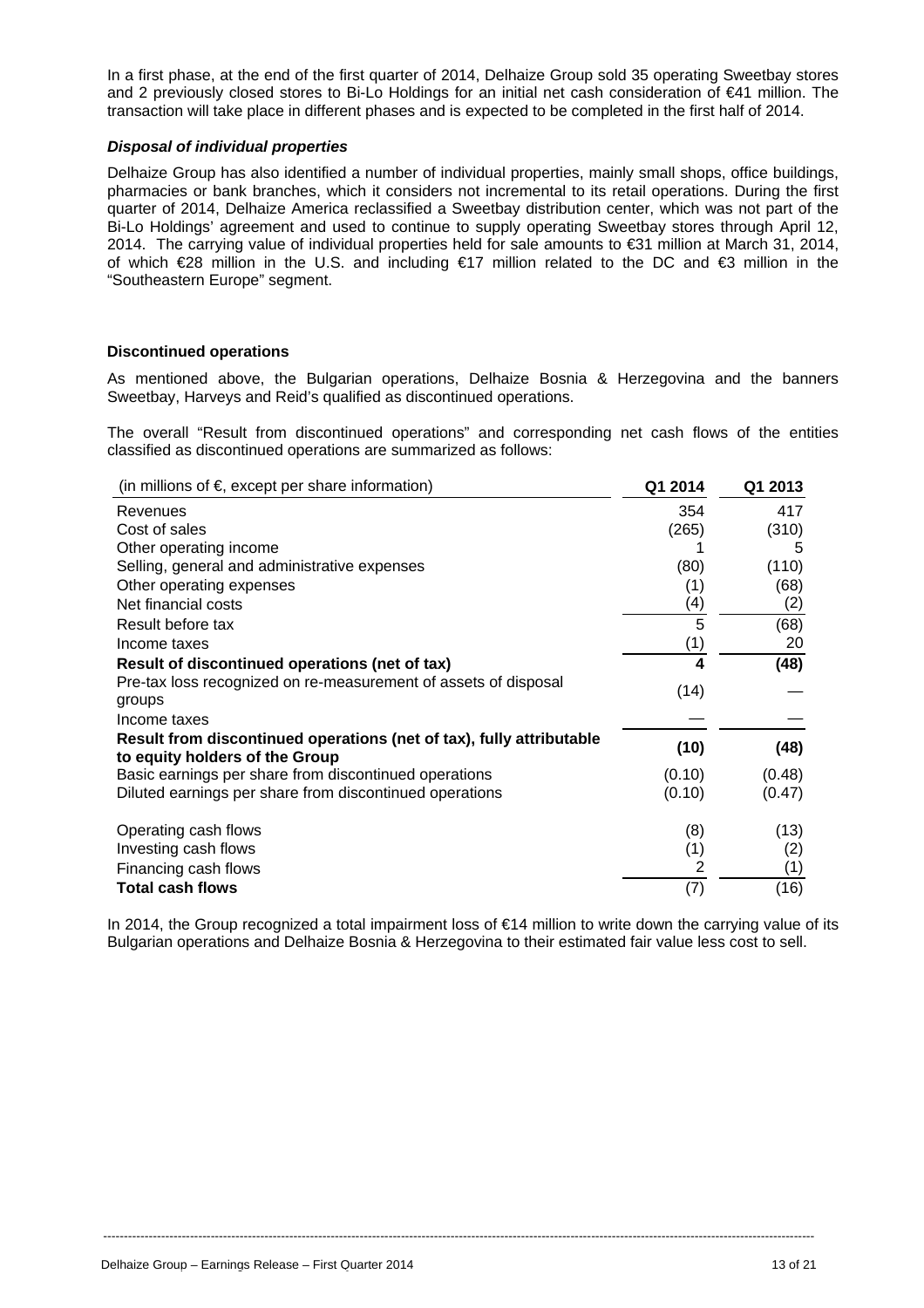# » **Balance Sheet and Cash Flow Statement**

#### **Capital expenditures**

During the first quarter of 2014, Delhaize Group incurred capital expenditures of €79 million, consisting of €65 million in property, plant and equipment and €14 million in intangible assets.

In addition, the Group added property under finance leases in the first quarter of 2014 for a total amount of €4 million. The carrying amount of tangible and intangible assets that were sold or disposed in 2014 was €5 million.

#### **Equity**

In the first quarter of 2014, Delhaize Group did not purchase any treasury shares and used 5 503 treasury shares satisfying mainly the exercise of stock options that were granted as part of the share-based incentive plans. At March 31, 2014, the Group owned 1 195 440 treasury shares.

#### **Dividends**

The gross dividend payment of €1.56 per share, proposed by the Board of Directors in the 2013 financial statements is subject to shareholder's approval at the Ordinary Shareholders' Meeting of May 22, 2014 and will be paid thereafter.

#### **Financial instruments**

#### **Financial instruments measured at fair value by fair value hierarchy:**

|                                                                     | March 31, 2014                                        |                                                           |                                                    |         |
|---------------------------------------------------------------------|-------------------------------------------------------|-----------------------------------------------------------|----------------------------------------------------|---------|
| (in millions of $\epsilon$ )                                        | Quoted<br>prices in<br>active<br>markets<br>(Level 1) | Significant<br>other<br>observable<br>inputs<br>(Level 2) | Significant<br>unobservable<br>inputs<br>(Level 3) | Total   |
| <b>Financial Assets</b>                                             |                                                       |                                                           |                                                    |         |
| <b>Non-Current</b>                                                  |                                                       |                                                           |                                                    |         |
| Financial assets – measured at fair<br>value                        | 8                                                     |                                                           |                                                    | 8       |
| Derivative instruments                                              |                                                       | 4                                                         |                                                    | 4       |
| <b>Current</b>                                                      |                                                       |                                                           |                                                    |         |
| Financial assets - measured at fair<br>value                        | 127                                                   |                                                           |                                                    | 127     |
| Derivative instruments                                              |                                                       | 41                                                        |                                                    | 41      |
| Total financial assets measured at<br>fair value                    | 135                                                   | 45                                                        |                                                    | 180     |
| Financial assets measured at amortized cost                         |                                                       |                                                           |                                                    | 1823    |
| <b>Total financial assets</b>                                       |                                                       |                                                           |                                                    | 2 0 0 3 |
|                                                                     |                                                       |                                                           |                                                    |         |
| <b>Financial Liabilities</b>                                        |                                                       |                                                           |                                                    |         |
| <b>Non-Current</b>                                                  |                                                       |                                                           |                                                    |         |
| Derivative instruments                                              |                                                       | 6                                                         |                                                    | 6       |
| <b>Current</b>                                                      |                                                       |                                                           |                                                    |         |
| Derivative instruments                                              |                                                       | 3                                                         |                                                    | 3       |
| <b>Total financial liabilities measured at</b><br>fair value        |                                                       | 9                                                         |                                                    | 9       |
| Financial liabilities being part of a fair value hedge relationship |                                                       |                                                           |                                                    | 531     |
| Financial liabilities measured at amortized cost                    |                                                       |                                                           |                                                    | 4 0 5 7 |
| <b>Total financial liabilities</b>                                  |                                                       |                                                           |                                                    | 4597    |

During the period there was no transfer between fair value hierarchy levels and there were no changes in the valuation techniques and inputs applied.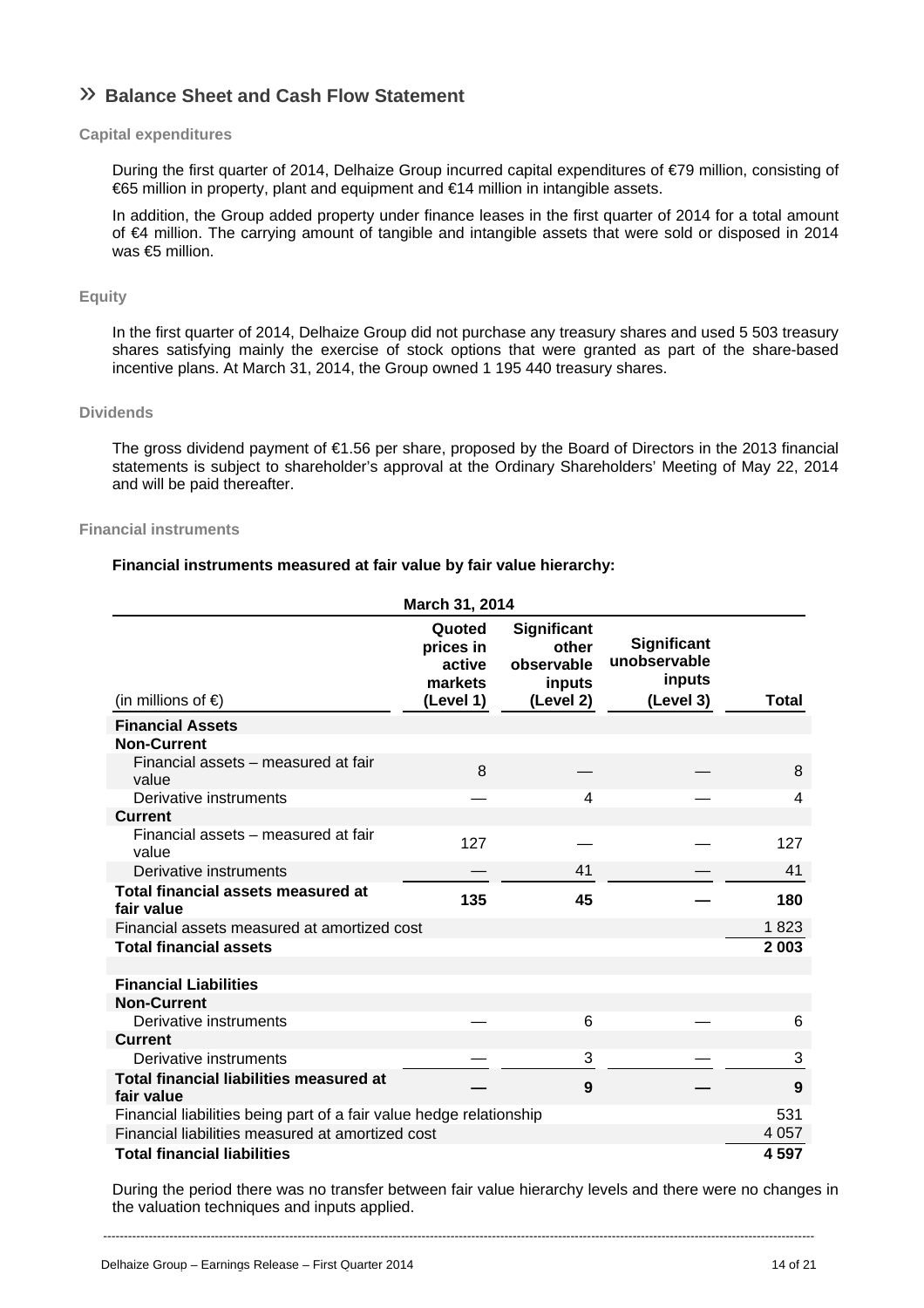#### **Fair value of financial instruments not measured at fair value:**

| (in millions of $\epsilon$ )                                        | Carrying<br>amount | <b>Fair value</b> |
|---------------------------------------------------------------------|--------------------|-------------------|
| Financial liabilities being part of a fair value hedge relationship | 531                | 548               |
| Financial liabilities at amortized cost                             | 1 7 1 1            | 2056              |
| <b>Total long-term debt</b>                                         | 2 2 4 2            | 2604              |

The fair value of the receivables, other financial assets, cash and cash equivalents and accounts payable, all measured at amortized cost, approximate their carrying amounts.

# » **Income Statement**

**Other operating income** 

| (in millions of €) Q1 2014   Q1 2013          |    |   |
|-----------------------------------------------|----|---|
| Rental income                                 | 13 |   |
| Income from waste recycling activities        | 5  |   |
| Services rendered to wholesale customers      | 2  |   |
| Gain on sale of property, plant and equipment | 2  | 3 |
| Other                                         | Δ  |   |
| Total                                         | 26 |   |

#### **Other operating expenses**

| (in millions of $\in$   Q1 2014   Q1 2013     |                          |      |
|-----------------------------------------------|--------------------------|------|
| Store closing expenses                        |                          |      |
| Reorganization expenses                       | $\overline{\phantom{0}}$ | (16) |
| Impairment losses                             | (2)                      |      |
| Loss on sale of property, plant and equipment | (2)                      | (4)  |
| Other                                         | 1                        |      |
| Total                                         | (6)                      | 28)  |

In the first quarter of 2013, the Group recorded €16 million reorganization charges related to the severance of support services senior management and employees in the U.S.

#### **Income taxes**

During the first quarter of 2014, the effective tax rate (on continued operations) was 20.1%, compared to previous year's rate of 16.8%. Prior year's tax rate was lower primarily due to non-recurring tax benefit which was recognized at Delhaize Serbia.

#### **Related party transactions**

On March 13, 2014, Nicolas Hollanders, Executive Vice President HR, IT and Sustainability, and the Company entered into a mutually separation agreement that provided Mr. Hollanders with ten months of total direct compensation and benefits, and accelerated or forward vesting of his previously awarded long-term incentive grants. As a result, the Group recognized termination benefits of €1.8 million.

### » **Contingencies, Commitments and Guarantees**

Following the closing of Delhaize Group's agreed sale of Sweetbay, Harveys and Reid's, the Group will continue to provide guarantees for a number of existing operating or finance lease contracts, which extend through 2036. In the event of a future default of the buyer, Delhaize Group will be obligated to pay rent and otherwise perform the guaranteed leases. The future minimum lease payments over the noncancellable lease term of the guaranteed leases, excluding other direct costs such as common area maintenance expenses and real estate taxes, amount to \$268 million (€194 million) as of March 31, 2014. Currently, the Group does not expect to be required to pay any amounts under these guarantees.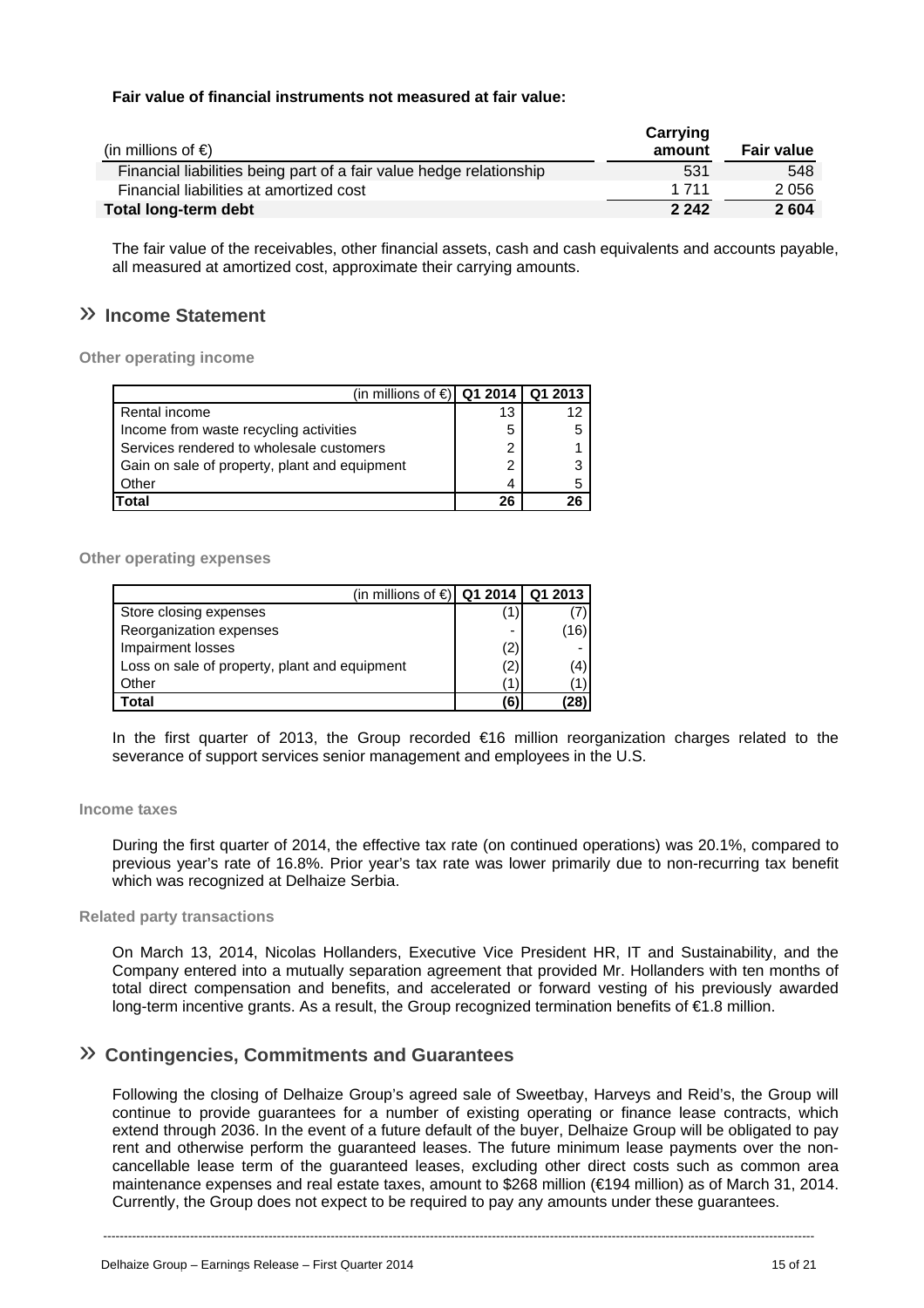Other contingencies are materially unchanged from those described in Note 34 on page 152 of the 2013 Annual Report.

### » **Subsequent Events**

Effective April 7, 2014, the ratio of Delhaize Group American Depositary Shares ("ADS") to Delhaize Group ordinary shares changed from one ADS for every one ordinary share to four ADSs for every one ordinary share.

In April 2014, Delhaize Group and certain of its subsidiaries, including Delhaize America LLC, entered into a new €400 million, five-year multi-currency, unsecured revolving credit facility (the "New Facility Agreement"), which is extendable by a maximum of two years if requested by the Group and agreed by each lender for their commitment in the New Facility Agreement. Subsequent to the execution of the New Facility Agreement, Delhaize Group terminated all of its commitments under the €600 million, five-year multi-currency, unsecured revolving credit facility that was in place since April 2011.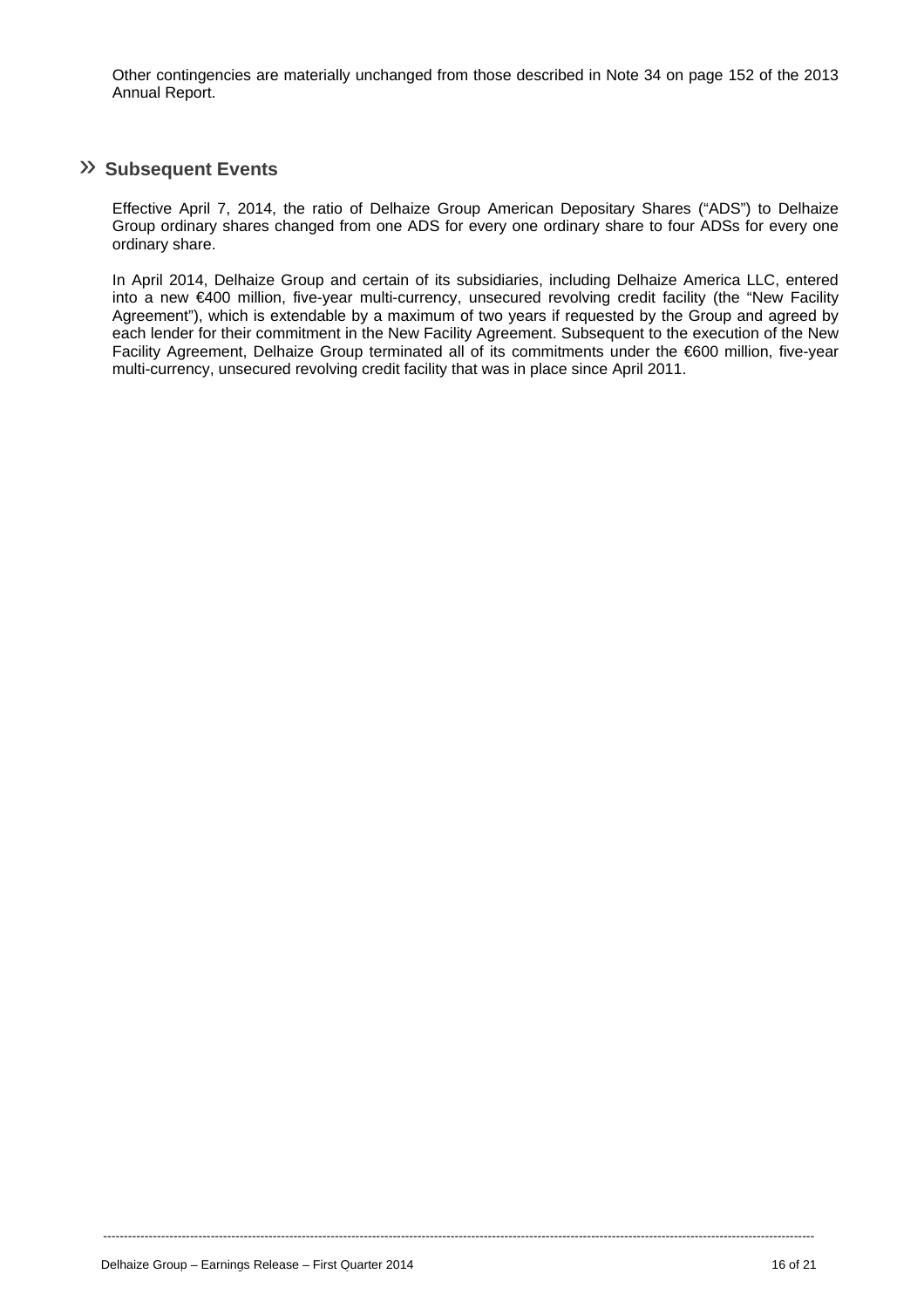# **OTHER FINANCIAL AND OPERATING INFORMATION (UNAUDITED)**

## **» Use of non-GAAP (Generally Accepted Accounting Principles) Financial Measures**

Delhaize Group uses certain non-GAAP measures in its financial communication. Delhaize Group does not consider these measures as alternative measures to net profit or other financial measures determined in accordance with IFRS. These measures as reported by Delhaize Group may differ from similarly titled measures used by other companies. We believe that these measures are important indicators of our business performance and are widely used by investors, analysts and other interested parties. In the press release, the non-GAAP measures are reconciled to financial measures prepared in accordance with IFRS.

### **» Number of Stores**

|                                     | <b>End of 2013</b> | <b>Change Q1 2014</b> | End of Q1 2014 |
|-------------------------------------|--------------------|-----------------------|----------------|
| United States <sup>(1)</sup>        | 1514               | $-33$                 | 1481           |
| Belgium & Luxembourg                | 852                | $+4$                  | 856            |
| Greece                              | 281                | $+9$                  | 290            |
| Romania                             | 296                | $+6$                  | 302            |
| Serbia                              | 381                |                       | 381            |
| Bulgaria <sup>(2)</sup>             | 54                 |                       | 54             |
| Bosnia & Herzegovina <sup>(2)</sup> | 39                 |                       | 39             |
| Indonesia                           | 117                |                       | 117            |
| <b>Total</b>                        | 3534               | -14                   | 3520           |

Of which 119 stores held for sale at the end of the first quarter of 2014

 $(2)$  Held for sale

### **» Organic Revenue Growth Reconciliation**

| (in millions of $\bigoplus$ Q1 2014   Q1 2013   % Change |         |         |         |
|----------------------------------------------------------|---------|---------|---------|
| <b>Revenues</b>                                          | 5 1 2 0 | 5 1 0 4 | $+0.3%$ |
| Effect of exchange rates                                 | 128     |         |         |
| Revenues at identical exchange rates                     | 5 2 4 8 | 5 1 0 4 | $+2.8%$ |
| Effect of acquisitions and divestitures                  | -       |         |         |
| Organic revenue growth                                   | 5 2 4 8 | 5 104   | $+2.8%$ |

## **» Underlying operating profit**

Delhaize Group believes "underlying operating profit" is a measure that, for external users of the financial statements, offers a more detailed view than "operating profit" of the operating performance of the period for the Group as it adjusts for a number of elements that management considers as non-representative of underlying operating performance.

|                                             | Q1 2014       |               |    |    |                             |                |
|---------------------------------------------|---------------|---------------|----|----|-----------------------------|----------------|
| (in millions)                               | United        | United        |    |    | Belgium SEE Corporate TOTAL |                |
|                                             | <b>States</b> | <b>States</b> |    |    |                             |                |
|                                             |               | €             | €  | €  |                             | €              |
| Operating profit (as reported)              | 150           | 109           | 38 | 14 | (5)                         | 156            |
| Add/(substract):                            |               |               |    |    |                             |                |
| Store closing expenses (reversals)          |               |               |    |    |                             |                |
| Fixed assets impairment charges (reversals) |               |               |    |    |                             | $\overline{2}$ |
| (Gains)/losses on disposal of fixed assets  |               |               | (1 |    |                             |                |
| <b>O</b> ther                               |               |               |    |    |                             | $\overline{c}$ |
| <b>Underlying Operating Profit</b>          | 155           | 113           | 38 | 14 | (4)                         | 161            |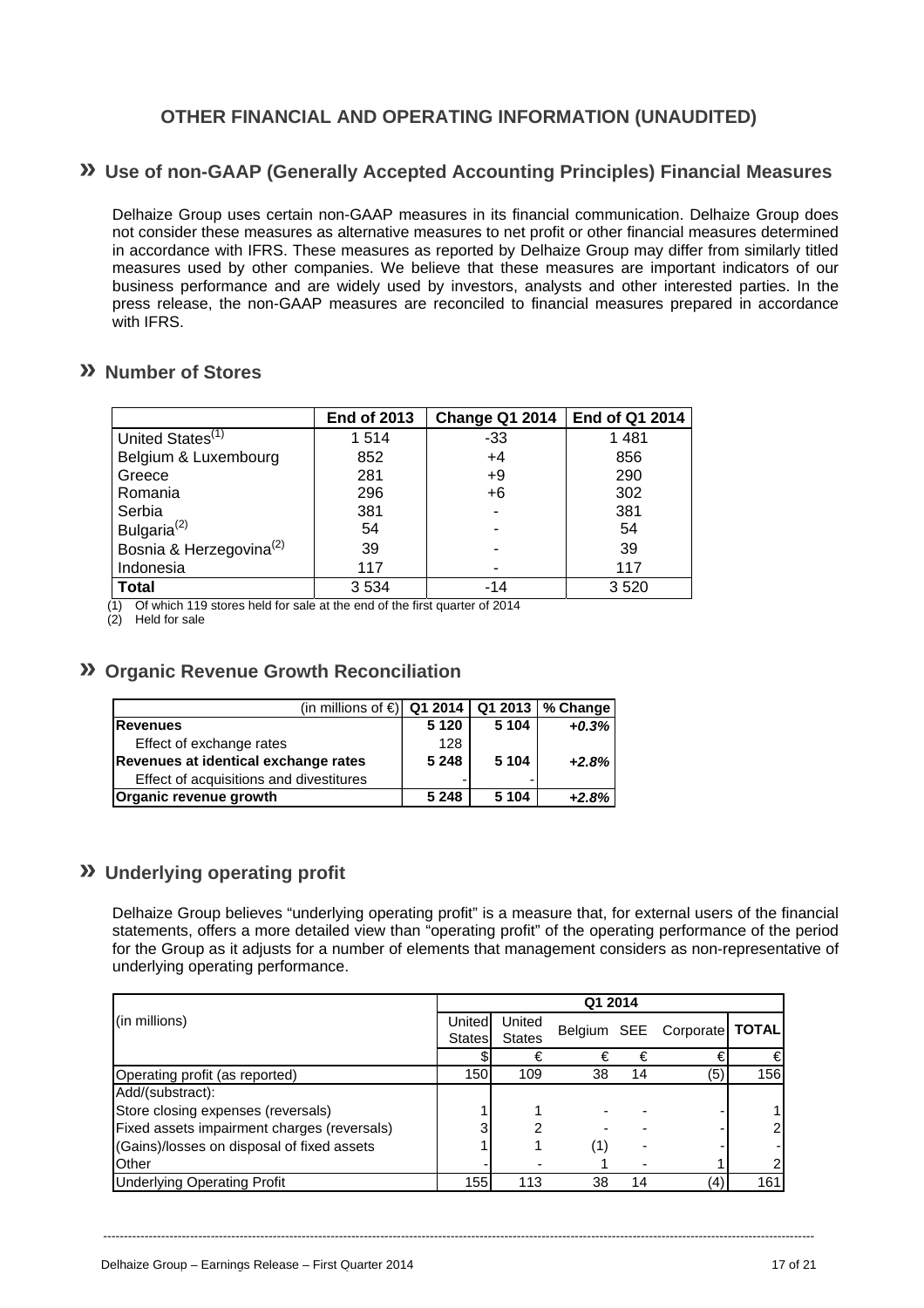In the first quarter of 2014, the caption "Other" primarily consists of €2 million termination expenses for one Executive Committee member.

|                                            | Q1 2013 |               |    |    |                             |     |
|--------------------------------------------|---------|---------------|----|----|-----------------------------|-----|
| (in millions)                              | United  | United        |    |    | Belgium SEE Corporate TOTAL |     |
|                                            | States  | <b>States</b> |    |    |                             |     |
|                                            |         | €             | €  | €  | €                           | €   |
| Operating profit (loss) (as reported)      | 135     | 102           | 58 | 13 |                             | 166 |
| Add/(substract):                           |         |               |    |    |                             |     |
| Store closing expenses (reversals)         | 9       |               |    |    |                             | 7   |
| Reorganization expenses (reversals)        | 23      | 17            |    |    |                             | 17  |
| (Gains)/losses on disposal of fixed assets |         |               |    |    |                             | 1.  |
| <b>O</b> ther                              |         |               |    |    | (3)                         | 2   |
| <b>Underlying Operating Profit</b>         | 169     | 128           | 59 | 16 | (10)                        | 193 |

The first quarter of 2013 was primarily impacted by €7 million store closing expenses, €2 million of related expenses, primarily sales price mark-downs (part of the caption "Other") and €17 million reorganization expenses related to the severance of support services senior management and employees in the U.S. (primarily recorded in "Other operating expenses").

# **» EBITDA Reconciliation**

| (in millions of $\in$   Q1 2014   Q1 2013 |     |                          |
|-------------------------------------------|-----|--------------------------|
| <b>Operating profit</b>                   | 156 | 166                      |
| Depreciation and amortization             | 143 | 144                      |
| Impairment                                |     | $\overline{\phantom{0}}$ |
| <b>FRITDA</b>                             | 301 | 310                      |

| (in millions of $\in$   Q1 2014   Q1 2013 |     |     |
|-------------------------------------------|-----|-----|
| <b>Underlying operating profit</b>        | 161 | 193 |
| Depreciation and amortization             | 143 | 144 |
| <b>Underlying EBITDA</b>                  | 304 | 337 |

# **» Free Cash Flow Reconciliation**

| (in millions of $\epsilon$ )                        | Q1 2014 | Q1 2013 |
|-----------------------------------------------------|---------|---------|
| Net cash provided by operating activities           | 121     | 326     |
| Net cash used in investing activities               | (102)   | (149)   |
| Net investment in debt securities and term deposits | 68      | 78      |
| Free cash flow                                      | 87      | 255     |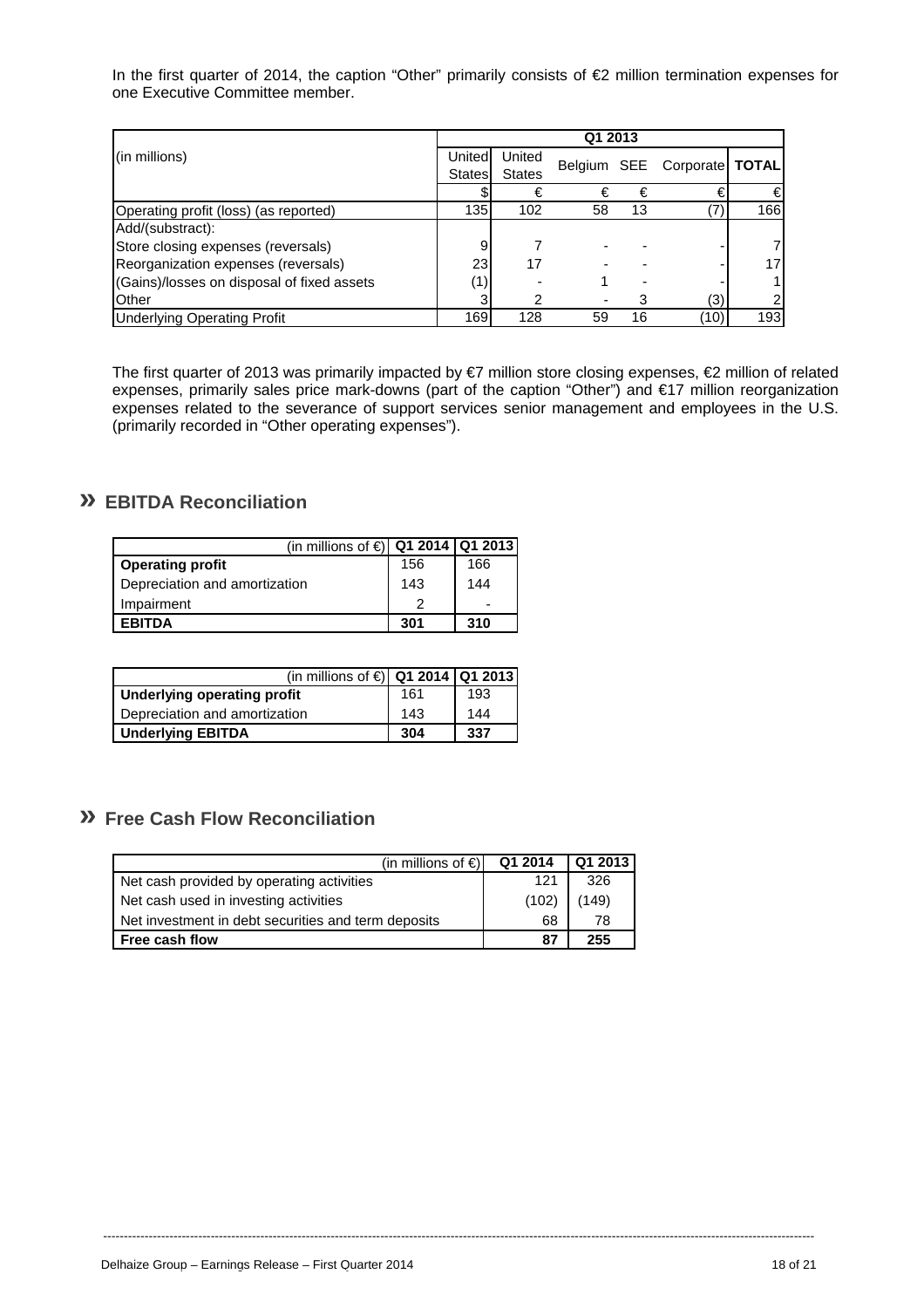# **» Net Debt Reconciliation**

| (in millions of $\epsilon$ , except net debt to equity ratio) | March 31, 2014 | December 31, 2013 | March 31, 2013 |
|---------------------------------------------------------------|----------------|-------------------|----------------|
| Non-current financial liabilities                             | 2 5 0 6        | 2507              | 2963           |
| Current financial liabilities                                 | 283            | 291               | 146            |
| Derivative liabilities                                        |                |                   | 26             |
| Derivative assets                                             | (45)           | (41)              | (71)           |
| Investment in securities - non-current                        | (8)            | (8)               | (12)           |
| Investment in securities - current                            | (127)          | (126)             | (138)          |
| Term deposits - current                                       | (80)           | (12)              | (37)           |
| Cash and cash equivalents                                     | (1147)         | (1 149)           | (1 025)        |
| Net debt                                                      | 1 391          | 1473              | 1852           |
| Net debt to equity ratio                                      | 27.0%          | <b>29.0%</b>      | 34.5%l         |
|                                                               |                |                   |                |
| EBITDA (last 12 months)                                       | 1 2 8 8        | 1 2 9 7           | 1 3 9 2        |
| Net debt to EBITDA ratio                                      | 108.0%         | 113.6%            | 133.1%         |

# **» Identical Exchange Rates Reconciliation**

| (in millions of $\epsilon$ , except per share amounts) | Q1 2014   |                       | Q1 2013      |                   | 2014/2013 |              |
|--------------------------------------------------------|-----------|-----------------------|--------------|-------------------|-----------|--------------|
|                                                        | At Actual | Impact of             | At Identical | At Actual Rates   | At Actual | At Identical |
|                                                        | Rates     | <b>Exchange Rates</b> | Rates        |                   | Rates     | Rates        |
| Revenues                                               | 5 1 2 0   | 128                   | 5 2 4 8      | 5 1 0 4           | $+0.3%$   | $+2.8%$      |
| Operating profit                                       | 156       | 4                     | 160          | 166               | $-5.7%$   | $-3.1%$      |
| Net profit from continuing operations                  | 90        |                       | 91           | 99                | $-9.6%$   | $-7.2%$      |
| <b>Basic EPS from continuing operations</b>            | 0.88      | 0.03                  | 0.91         | 0.98              | $-9.6%$   | $-7.2%$      |
| Group share in net profit                              | 80        | 2                     | 82           | 51                | $+57.6%$  | $+63.0%$     |
| Basic EPS from Group share in net profit               | 0.79      | 0.02                  | 0.81         | 0.50              | +57.0%    | $+62.5%$     |
| Free cash flow                                         | 87        | 6                     | 93           | 255               | $-65.9%$  | $-63.5%$     |
| (in millions of $\bigoplus$                            |           | March 31, 2014        |              | December 31, 2013 |           | Change       |
| Net debt                                               | 391       |                       | 1 391        | 473               | $-5.5%$   | $-5.6%$      |

## **CERTIFICATION OF RESPONSIBLE PERSONS**

The undersigned Frans Muller, President and Chief Executive Officer of Delhaize Group, and Pierre Bouchut, Chief Financial Officer of Delhaize Group, confirm that to the best of their knowledge:

a) these interim condensed consolidated financial statements for the three-month period ending March 31, 2014 are prepared in accordance with IFRS (International Financial Reporting Standards) and give, in all material respects, a true and fair view of the consolidated financial position and consolidated results of Delhaize Group; b) the interim financial report gives, in all material respects, a true and fair view of all important events and significant transactions with related parties that have occurred in the first three months of the financial year 2014 and their effects on the summary financial statements, as well as an overview of the most significant risks and uncertainties with which we are confronted.

Brussels, May 6, 2014

Frans Muller National CEO<br>
President and CEO<br>
President and CEO

Executive Vice President and CFO

# **REPORT OF THE STATUTORY AUDITOR**

We have performed a limited review of the accompanying condensed balance sheet, condensed consolidated income statement, condensed statements of comprehensive income, condensed statements of changes in shareholders' equity, condensed statements of cash flows and selected explanatory notes (jointly the "interim financial information") of Delhaize Brothers and Co "The Lion" (Delhaize Group) SA ("the company") and its subsidiaries (jointly "the group") for the three-months period ended 31 March 2014. The Board of Directors of the company is responsible for the preparation and fair presentation of this interim financial information. Our responsibility is to express a conclusion on this interim financial information based on our review.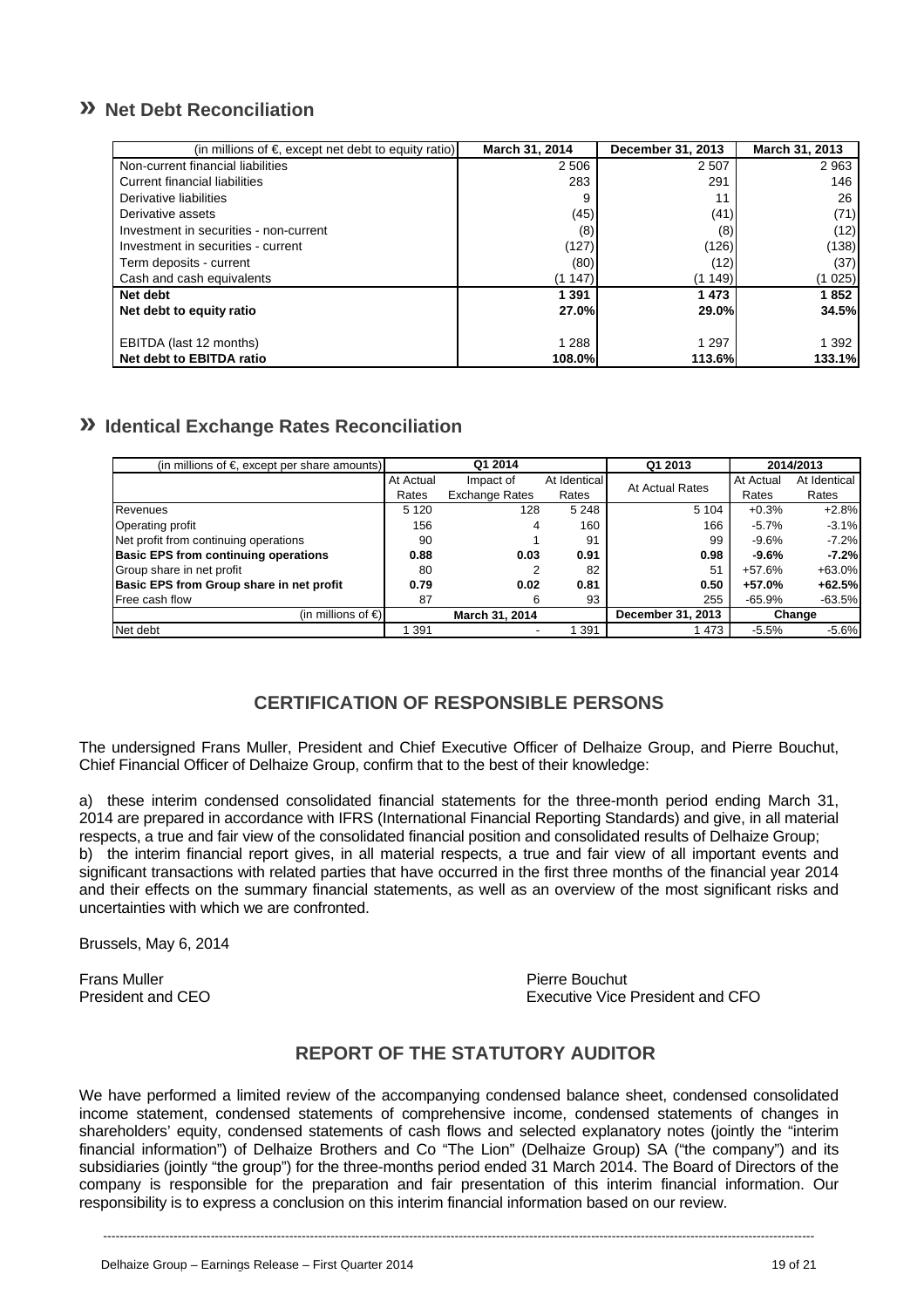The interim financial information has been prepared in accordance with IAS 34, "Interim Financial Reporting" as adopted by the EU.

Our limited review of the interim financial information was conducted in accordance with the recommended auditing standards on limited reviews applicable in Belgium, as issued by the "Institut des Réviseurs d'Entreprises/Instituut van de Bedrijfsrevisoren". A limited review consists of making inquiries of group management and applying analytical and other review procedures to the interim financial information and underlying financial data. A limited review is substantially less in scope than an audit performed in accordance with the auditing standards on consolidated annual accounts as issued by the "Institut des Réviseurs d'Entreprises/Instituut van de Bedrijfsrevisoren". Accordingly, we do not express an audit opinion.

Based on our limited review, nothing has come to our attention that causes us to believe that the interim financial information for the three-months period ended 31 March 2014 is not prepared, in all material respects, in accordance with IAS 34 Interim Financial Reporting as adopted by the EU.

### **RISKS**

In accordance with the Belgian Royal Decree of November 14, 2007, Delhaize Group states that the other fundamental risks confronting the Company are unchanged from those described on the pages 62 through 67 of the 2013 Annual Report. To the best of our knowledge as of May 6, 2014, there are no other fundamental risks confronting the Company and influencing the remaining months of the financial year 2014. On a regular basis, the Board of Directors and Company management evaluate the business risks that confront Delhaize Group.

### **DEFINITIONS**

- American Depositary Share (ADS): An American Depositary Share represents ownership in the common share of a non-U.S. corporation. The underlying common shares are held by a U.S. bank, as depositary agent. The holder of an ADS benefits from dividend and voting rights pertaining to the underlying common share through the bank that issued the ADS. Four Delhaize ADSs represent one share of Delhaize Group common stock and are traded on the New York Stock Exchange.
- Basic earnings per share: profit or loss attributable to ordinary equity holders of the parent entity divided by the weighted average number of shares outstanding during the period. Basic earnings per share are calculated on profit from continuing operations less non-controlling interests attributable to continuing operations, and on the group share in net profit
- Comparable store sales: sales from the same stores, including relocations and expansions, and adjusted for calendar effects
- Diluted earnings per share: is calculated by adjusting the profit or loss attributable to ordinary equity shareholders and the weighted average number of shares outstanding for the effects of all dilutive potential ordinary shares, including those related to convertible instruments, options or warrants or shares issued upon the satisfaction of specified conditions
- EBITDA: operating profit plus depreciation, amortization and impairment
- Free cash flow: cash flow before financing activities, investment in debt securities and term deposits and sale and maturity of debt securities and term deposits
- Net debt: non-current financial liabilities, plus current financial liabilities and derivatives liabilities, minus derivative assets, investments in securities and term deposits, and cash and cash equivalents
- Net financial expenses: finance costs less income from investments
- Organic revenue growth: sales growth, excluding sales from acquisitions and divestitures, at identical currency exchange rates
- Outstanding shares: the number of shares issued by the Company, excluding treasury shares
- Underlying EBITDA: Underlying operating profit plus depreciation and amortization less any depreciation or amortization that has been excluded from underlying operating profit
- Underlying operating profit: operating profit excluding fixed assets impairment charges, reorganization charges, store closing expenses, gains/losses on disposal of fixed assets and businesses and other items that management considers as not being representative of the Group's operating performance of the period.
- Weighted average number of shares: number of shares outstanding at the beginning of the period less treasury shares, adjusted by the number of shares cancelled, repurchased or issued during the period multiplied by a time-weighting factor
- Working capital: inventories plus receivables and other current assets, minus accounts payable and other current liabilities